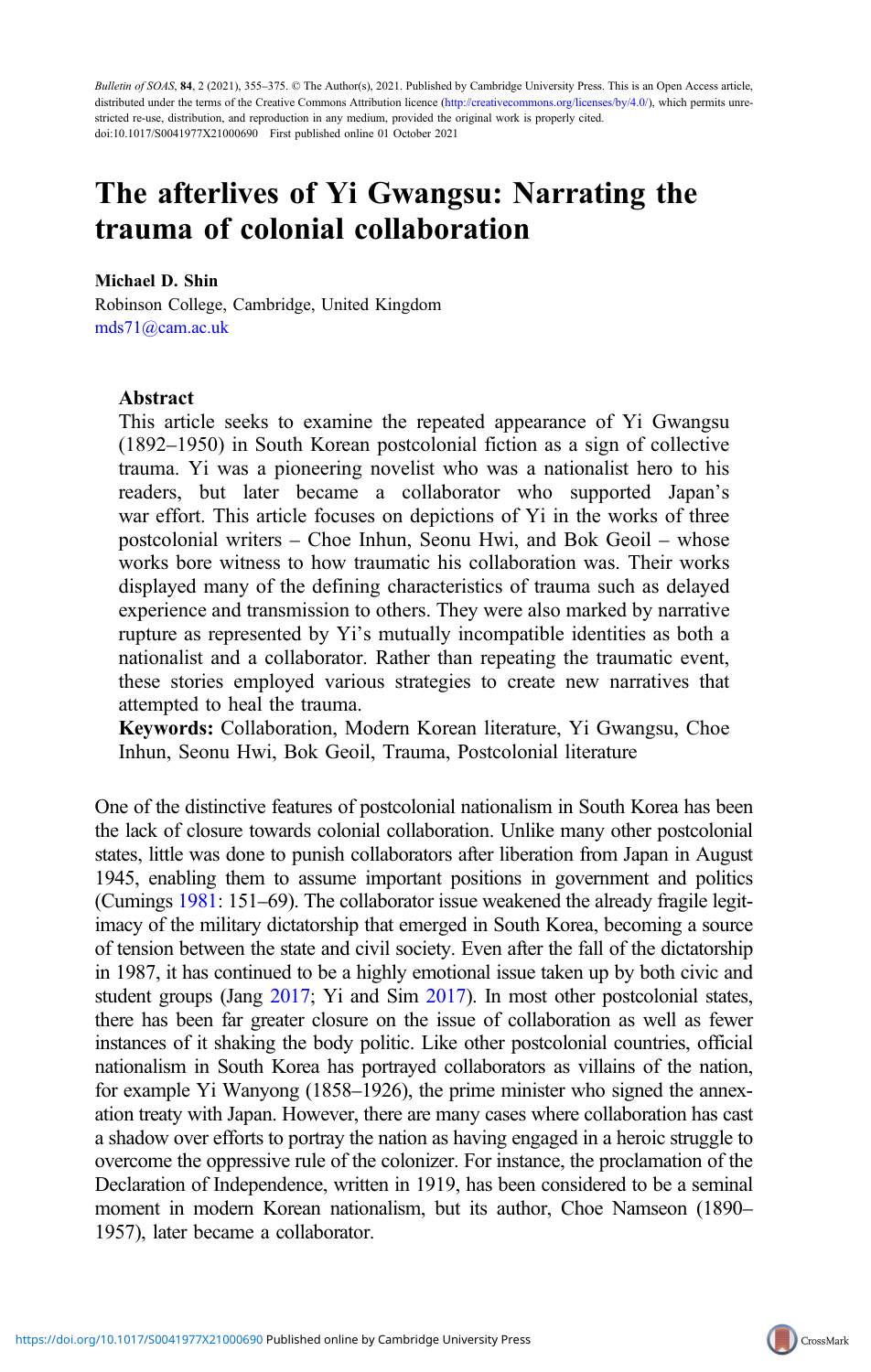One strategy for dealing with the issue has been to erase it. During the Cold War, when South Korea was under a military dictatorship, the topic was virtually taboo, not least because Park Chung Hee, ruler of the country from 1961 to 1979, wanted to minimize his own past as a collaborator (Jeong [2002](#page-19-0): 146). The first and virtually only work on the topic during those years was Im Jongguk's (1929–1989) On Pro-Japanese Literature (Chinil munhangnon), published in 1966. Only after the fall of the dictatorship and the end of the Cold War was it possible to undertake sustained scholarly research on the issue (Kim [2016](#page-19-0): 162). There is now a large body of scholarship on collaborators, on fiction by collaborator novelists, and on the government commission created in 2005 that investigated "anti-national activities" during the Japanese occupation.

Though scholars were largely silenced on collaboration for many decades during the Cold War, the issue was not completely suppressed from literature. The stories in which collaborators appeared, though small in number, have borne witness to how traumatic the collaborator issue has been for South Korean nationalism. Instead of focusing on a particular author, this article examines fiction that depicted one of the most famous collaborators, the writer Yi Gwangsu (1892–1950). If Yi Wanyong was the villain of nationalism, then Yi Gwangsu was its tragic figure since he was a prominent nationalist and was centrally involved in the construction of Korean national identity. His collaboration was so shocking a betrayal that it was traumatic. As the literary scholar Gim Hyeon [\(1977](#page-18-0): 11) argues, Yi is like "a wound that becomes more painful the more one touches it". This article focuses on the fiction of three well-known authors, Choe Inhun (1934–2018), Seonu Hwi (1922–86), and Bok Geoil (b. 1946). They are writers of differing backgrounds and ideological positions who have rarely been discussed together in existing scholarship (Gim Jingi  $2006$ ).<sup>1</sup> What their stories have in common is their portrayal of Yi as an embodiment of the collective trauma of Japanese colonialism.

Analysis of this fiction makes use of the insights of trauma studies, a major subfield of cultural studies. It has built on Sigmund Freud's work on trauma as an experience that cannot be immediately assimilated into consciousness and is thus repeatedly experienced by the victim. Cathy Caruth, one of its most influential pioneers, utilized theories of cultural studies to examine trauma as a narrative rupture that produced a disjuncture between when an event happens and when it is experienced. Though the repetitions bear "witness to some forgotten wound" (Caruth [1996:](#page-18-0) 5), trauma remains beyond conscious knowing and thus resists narrative (Visser [2011:](#page-20-0) 273–4). Caruth's work introduced new ways of analysing trauma in both literary and non-literary texts and suggested the potential for making connections among texts from different cultural backgrounds. In many ways, it was postcolonial studies that fulfilled this potential through its critique of the Eurocentric focus that characterized the early years of trauma studies. Their research has demonstrated that trauma does not simply resist narrative but that its victims exert their agency and produce new narratives that attempt to help with healing (Visser [2011](#page-20-0): 274). Postcolonial scholars have also criticized

<sup>1</sup> The article by Gim Jingi brings up Seonu Hwi to set up an analysis that, as its title suggests, focuses on Choe Inhun.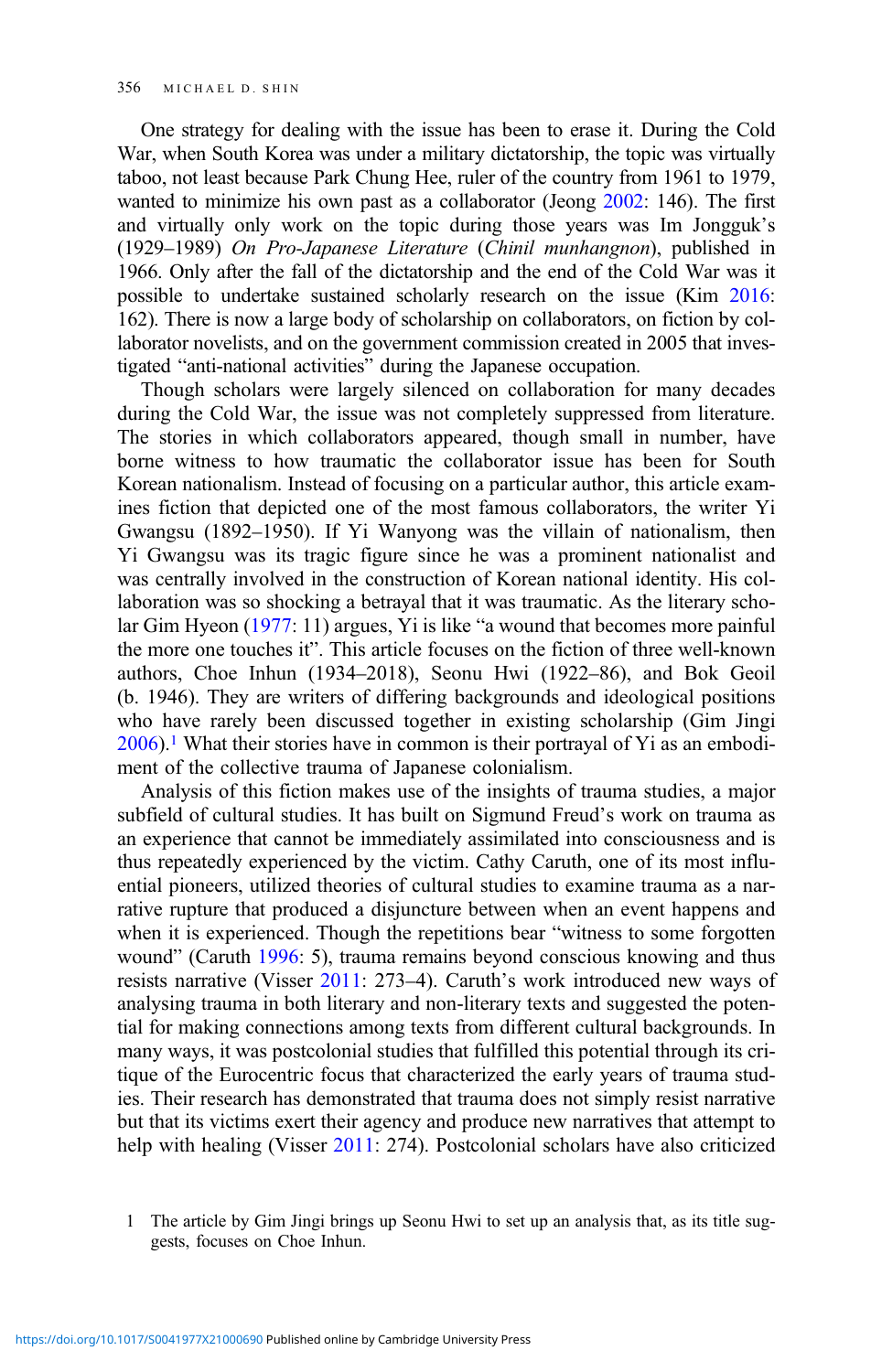the view that "traumatic experiences can only be adequately represented through the use of experimental, (post)modernist textual strategies". They have noted that postcolonial authors have often turned to non-Western, "indigenous literary practices" as well as "localized modes of belief, ritual, and understanding" in response to traumatic events (Craps and Buelens [2008](#page-18-0): 5). This article examines the narrative strategies fiction has used to depict the trauma of collaboration, and how three postcolonial writers in South Korea created new narratives of Yi Gwangsu that attempted to heal the trauma.

### The collaboration of Yi Gwangsu

Yi Gwangsu was a pioneering writer who had impeccable nationalist credentials in his younger years. His 1917 novel Heartless (Mujeong), one of the first bestsellers in modern literary history, was a milestone in the development of national literature.<sup>2</sup> He was also a political activist who wrote a version of the declaration of independence for a student group in Japan in February 1919, shortly before the March First Movement. He spent some time in the Korean Provisional Government in Shanghai, working as the editor-in-chief of its official newspaper. After returning to Joseon (the name of the country at the time) in 1921, he became the most popular novelist of the time, writing a number of bestsellers including a couple of now canonical works.<sup>3</sup> What distinguished him from other writers was the fact that his readers came to identify not just with his characters but also with the author himself, wanting to know details of his personal life and treating him in many ways like a celebrity (Shin [2018:](#page-20-0) 213-4). However, after he and other members of his organization, Donguhoe, were arrested and put on trial in 1937, he began to collaborate actively with the Japanese. He wrote both short stories and non-fiction in Japanese that supported the war effort, receiving a number of literary honours. He gave speeches urging students to volunteer for the imperial army, even adopting a Japanese name, Kayama Mitsurō. 4

After the country was liberated in August 1945, Yi became a target of criticism, with some lamenting his lack of expressions of guilt or contrition (Gim [1988a:](#page-18-0) 437–41). Although he had engaged in many of the same activities as other collaborators, the reactions to him were more intense since his readers identified with him so strongly. As the literary scholar Gim Yunsik has written, "when he betrayed the nation, the reason that readers were so enraged and hurt was that they themselves had become Yi Gwangsu. They were not criticizing Yi Gwangsu but were criticizing, crying over, and pained at their own selves" (Gim [1992](#page-18-0)). In December 1948, he published My Confessions (Na ui gobaek), which was both an autobiography and a defence of his collaboration. Though advertisements for the book promised answers to the question "Is Yi Gwangsu a collaborator or a patriot?", it did little to settle the debate.<sup>5</sup> When he was arrested in

4 For an overview of Yi Gwangsu's collaboration, see Treat [2012.](#page-20-0)

<sup>2</sup> Gim Yunsik has highlighted Mujeong's "monumental nature" (Gim [1999,](#page-19-0) 1: 566).

<sup>3</sup> For an indication of the extent of Yi's popularity, see Samcheolli [1936.](#page-20-0)

<sup>5</sup> See the advertisement at the bottom of the first page of *Gyeonghyang sinmun*, 7 December 1948. The same advertisement also appeared in the *Donga ilbo* on 10 December 1948.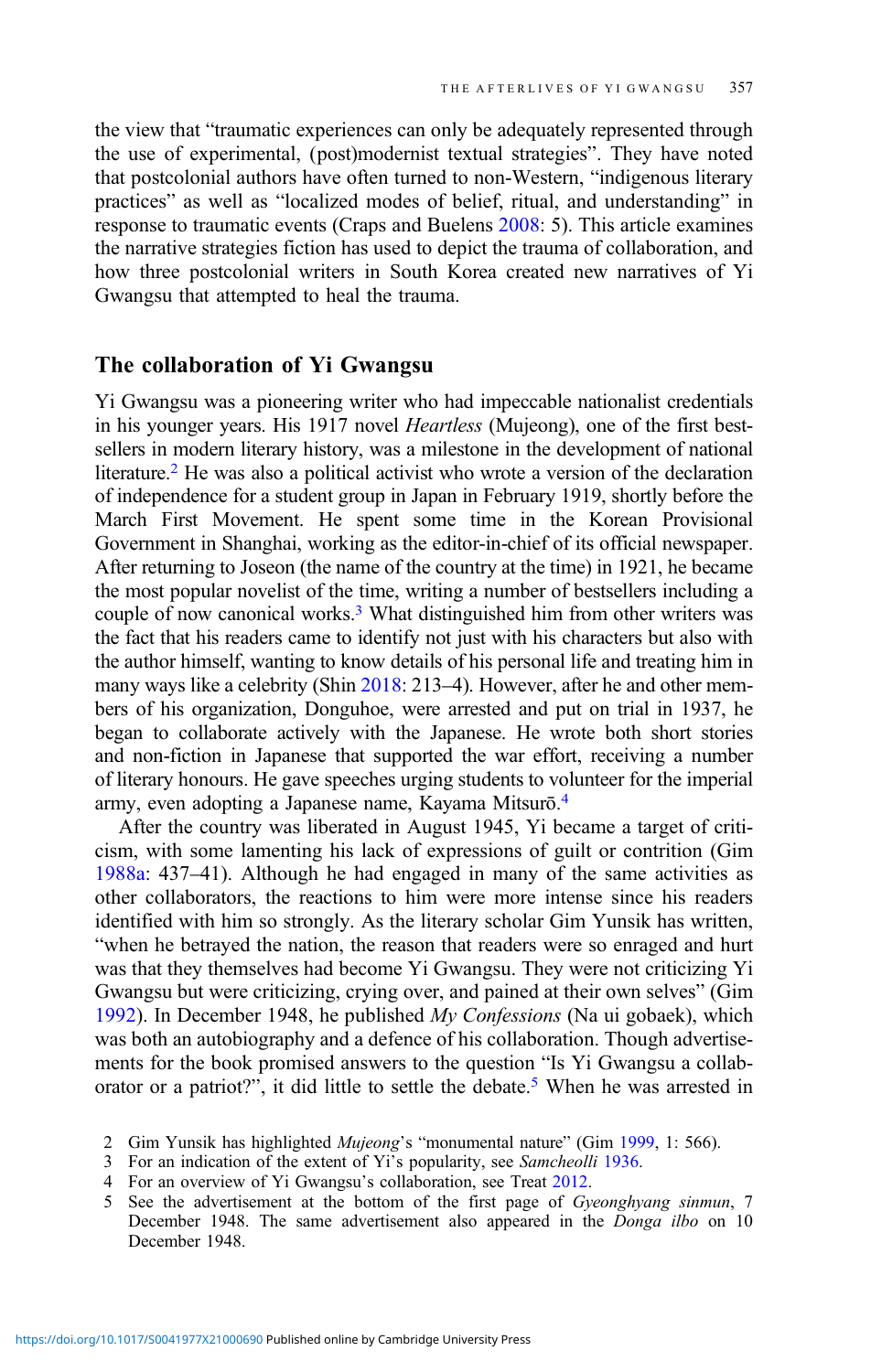February 1949 under the Anti-Nationalist Activities Law, it was expected that the investigation would provide another opportunity for Yi to come clean (Gyeonghyang sinmun [1949\)](#page-19-0). However, the authorities dropped his case a few months later without indicting him; there were no further opportunities for resolution as North Korean forces abducted him shortly after the Korean War began and took him to the North where, unconfirmed until decades later, he died in October 1950.

Since his death, Yi Gwangsu has existed in a purgatory that no other collaborator has suffered. He has found no final resting place as either collaborator or nationalist; instead, he has existed, uncomfortably, as both. This doubling of Yi can be seen as a consequence of the unresolved nature of the collaborator issue. On the one hand, like many other collaborators, Yi has been exiled from the sites and ceremonies of nationalism. Though he was a pioneer of modern literature, there is no literary prize named after him, no statue in a public park, and no building bearing his name. His situation stands in stark contrast to that of novelist Natsume Sōseki, whose portrait appeared on the 1,000-yen note for many years in Japan. Certain literary historians, such as Jo Dongil, have minimized his contributions to modern literature. One North Korean literary history published in 1960 did not mention Yi even once in its sections on the late nineteenth century to the year 1945 (Gim [1994:](#page-18-0) 199). He has not suffered the complete obscurity that some collaborators have; instead, his fame has been supplanted by infamy.

On the other hand, Yi has occasionally been celebrated as a prominent writer and given a status normally reserved for the most respected authors as if he had never collaborated with the Japanese. Perhaps the most notable instance was in the 1960s when his life and work were revived at the time of the dictatorship's anti-communist campaigns and the promotion of rapid industrialization. Newspapers and journals published articles and special issues with positive portrayals of Yi, some depicting him as a tragic figure for having been kidnapped by communist forces during the Korean War. His "complete" works began to be published in 1962, omitting his writings in Japanese; in the same year, a biog-raphy appeared (Jeon [2016](#page-19-0): 452–5). Yi's novels continued to be popular after his death. Their sales increased so much in the 1960s that they became bestsellers; even the set of his complete works sold well. His books remained popular with a variety of readers from middle school students to adults, through to the 1980s (Gwon [2013](#page-19-0): 282–4; Gong [2016](#page-19-0): 197). Many of his novels were adapted into feature films, the first ones appearing during his lifetime.6

As mentioned above, a unique feature of Yi Gwangsu's literary "afterlife" is the fact that he himself has been fictionalized, appearing as a character in works of literature and popular culture. Fiction, rather than film or television, has made the most direct effort to depict the struggle to come to terms with his collaboration. One common feature of these stories is their depiction of Yi as simultaneously a nationalist writer and a collaborator. Caruth has noted that such

<sup>6</sup> Movies based on Yi Gwangsu's novels include The Life of that Woman (Geu yeoja ui ilsaeng, 1957), Yujeong (1966), Rebirth (Jaesaeng, 1969), Soil (Heuk, 1978) and of historical novels such as The Sorrowful History of King Danjong (Danjong aesa, 1956) and King Sejo the Great (Sejo daewang, 1970).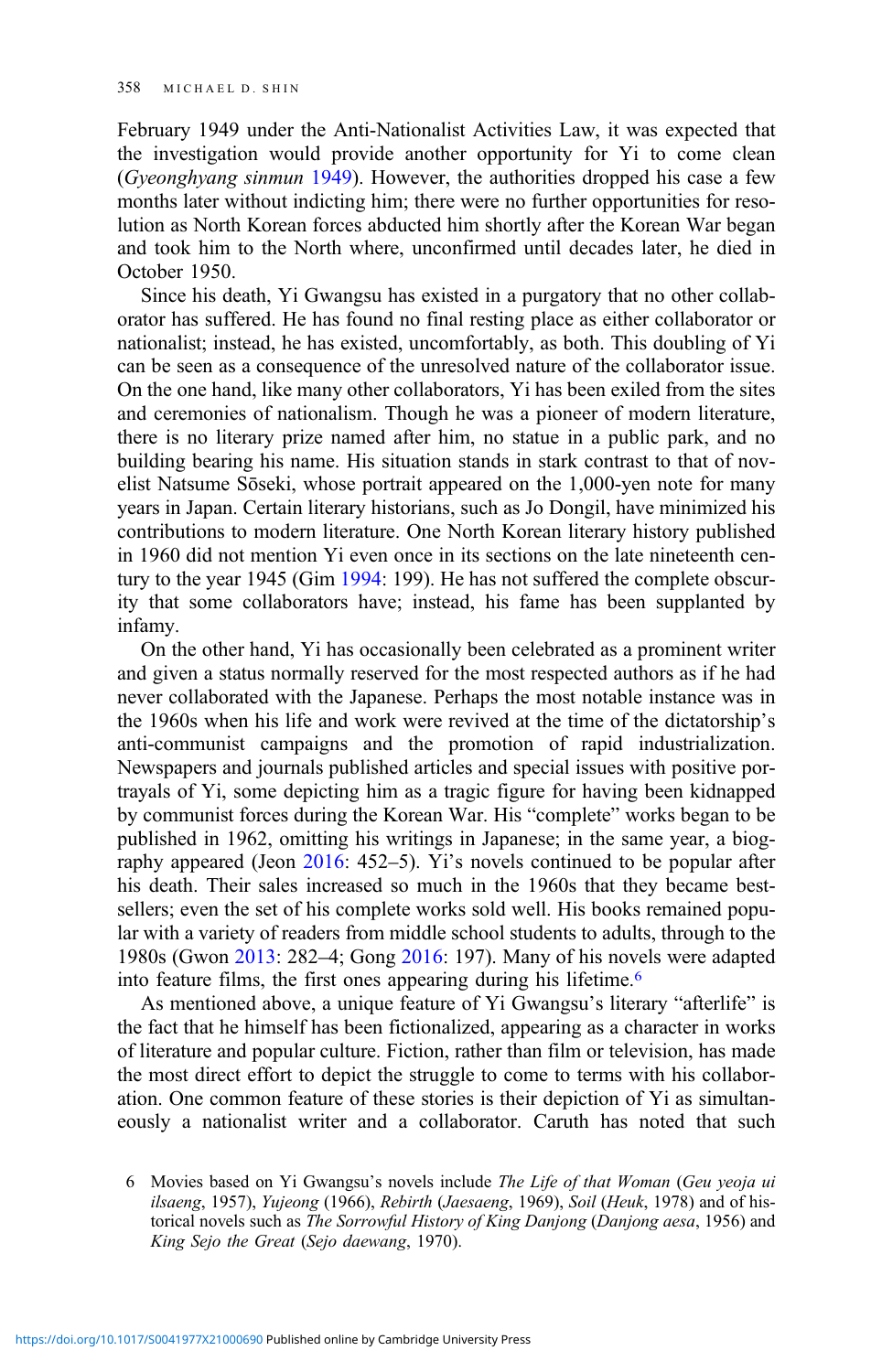doubling is common in trauma stories, which usually contain dual narratives that are "both incompatible and absolutely inextricable" (Caruth [1996](#page-18-0): 7). Rather than simply repeating the traumatic event, however, the fiction on Yi attempted to reconcile Yi's dual identities. Despite their stylistic differences, another common feature is their narrative strategy of presenting a different duality of Yi. By presenting an alternate Yi who did not collaborate, they opened up narrative possibilities that could lead to new understandings of his collaboration.

# Choe Inhun'<sup>s</sup> A Grey Man (1963–64) and Journey to the West (1966)

Hailed as "the greatest writer of the postwar era" by the literary scholars Gim Hyeon and Gim Yunsik (Gim and Gim (1973) [1996](#page-19-0): 408), Choe Inhun was perhaps the first novelist to problematize the continuing presence of the colonial past in South Korean society (Hughes [2012](#page-19-0): 14). It is not surprising that the occupation period figured so prominently in his fiction since he was born in 1934 in Hoeryeong, North Hamgyeong province and his childhood coincided with the height of Japan's war effort. After liberation, he withdrew from Seoul National University to enlist in the South Korean army, debuting as a writer after the war while still in the military. Choe enjoyed immediate literary success and renown in his mid-twenties with the 1960 publication of his novella The Square (Gwangjang), which became "essential reading for opening the minds of college students in the 1970s and 1980s". <sup>7</sup> This novel established him as one of the foremost writers on the experience of national division,<sup>8</sup> but another distinguishing feature of his fiction was his examination of the impact of the colonial past on the construction of South Korean nationalism (Hughes [2012:](#page-19-0) 164).

Yi Gwangsu appeared in the two novels that Choe wrote after The Square, though they were less focused on the colonial period than were some of his later works.<sup>9</sup> A Grey Man (Hoesaegin) and Journey to the West (Seoyugi) were very different in style, with the former being a realist novel and the latter experimental with elements of fantasy. However, they can be examined together since Choe intended the latter to be a sequel to the former (Donga ilbo [1971;](#page-18-0) Choe [2010](#page-18-0): 24). One obvious connection is that they shared the same protagonist, Dokgo Jun. The protagonist of A Grey Man even mentioned Journey to the West, the Chinese classic after which Choe named his novel (Choe (1977) [2008:](#page-18-0) 330). There are also some similarities in the way they portrayed the duality of Yi Gwangsu. In both novels, a secondary character professes admiration for Yi,

- 8 As Gim Yunsik and Gim Hyeon noted, Choe's novels were "works that fundamentally sublimated the consciousness of refugees into the level of spiritual history" (Gim and Gim (1973) [1996:](#page-19-0) 380).
- 9 Jeon Soyeong has also examined the portrayal of Yi Gwangsu in these two novels by Choe Inhun. Jeon's approach differs from mine by focusing on reading Choe's use of Yi as a critique of the South Korean government's effort to revive Yi as part of its building of state nationalism (Jeon 2016).

<sup>7</sup> The novel has continued to sell well, reaching its 100th printing in the mid-1990s, despite its being briefly banned in the early 1980s (Gyeonghyang sinmun [1996a](#page-19-0) and [1996b\)](#page-19-0).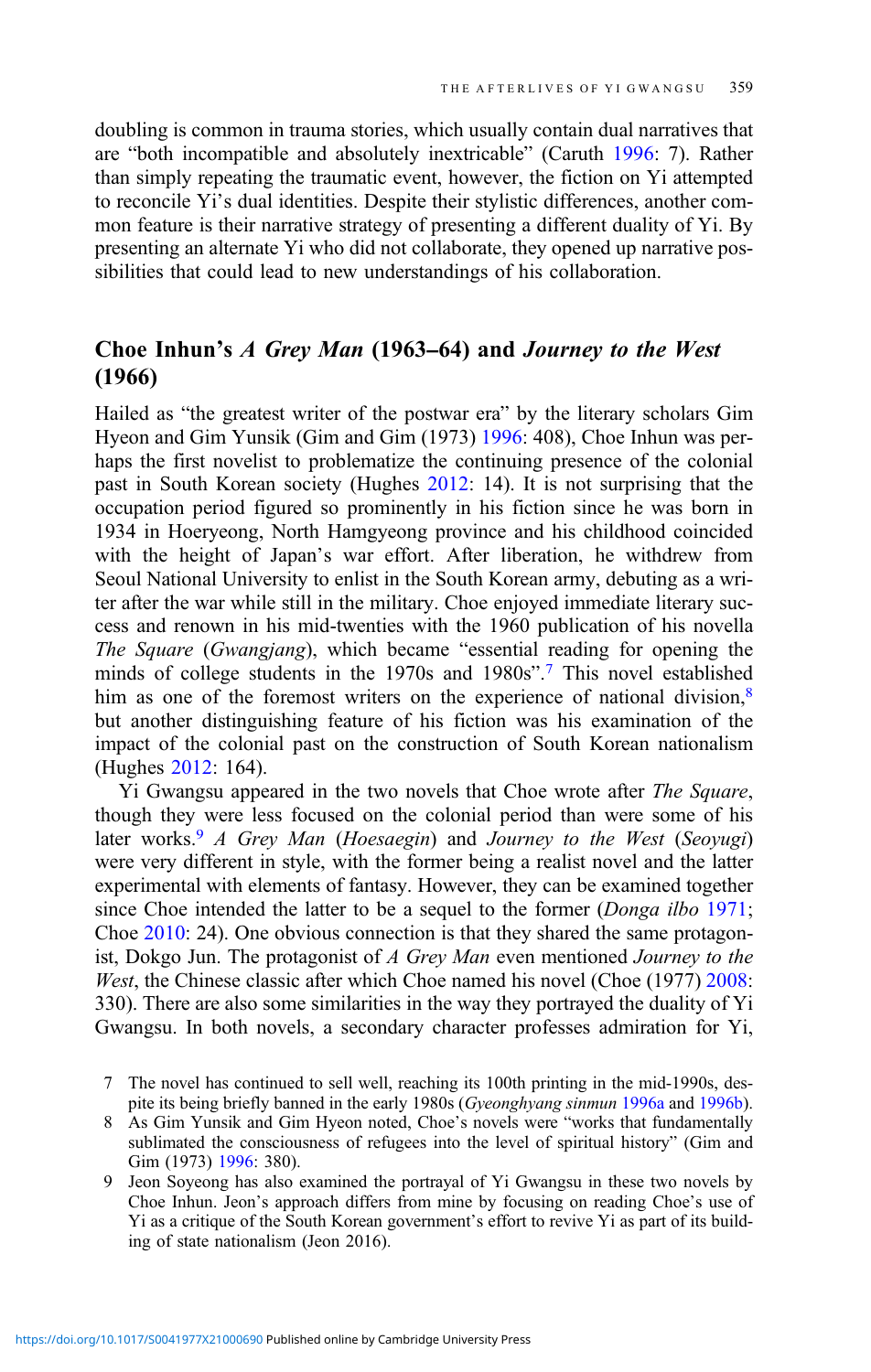especially for his 1932–33 novel Soil (Heuk). Another character then tries to articulate an alternative to or an alternative version of Yi. If Yi's brief but repeated appearances in A Grey Man hinted at how traumatic his collaboration was, then Journey to the West provided a more extended examination of its impact on South Korean nationalism.

### A Grey Man

A Grey Man (1963–64) was a realistic novel portraying young college-aged people who came to know each other in Seoul in the late 1950s. It focused on two friends attending the same college who, while both were disaffected, differed in their responses to the political situation of the time – the dictatorship of president Syngman Rhee (Yi Seungman). Gim Hak, a political science major, sought to organize with fellow students and wanted to reform society. Dokgo Jun, a Korean literature major, was more of a thinker and refused to become involved in political activity. Although the two of them discussed Yi Gwangsu's collaboration, trauma was not a major concern of the novel since none of the characters appear to be traumatized. However, its structure exhibited some of the key elements of trauma narratives. Repetition was built into its structure as the first and last chapters opened the same way, with Hak visiting Jun's room with a copy of his club's magazine. The novel also employed a double narrative (Caruth [1996](#page-18-0): 3, 7) that kept the two main characters separate. The middle section of the novel alternated chapters that shifted their focus between Jun and Hak; there was virtually no direct interaction between them. This narrative structure captured how trauma can impact a person's life without having a conscious awareness of it.

Initially, the colonial experience appeared to have little relevance to the main characters. As Jun observed, "Immediately after Liberation, 'Japanese Imperialism' served for a time as the focus of hatred, but that all ended with the coming of the Korean War. Even before 25 June 1950, anti-Japanese sentiment had already lost its power as a symbol of nationalist solidarity."<sup>10</sup> However, the novel did note some of the material traces of the colonial past that remained in everyday life, such as Japanese clothing (16; work pants, 24–25) and music (65). The fact that Jun's boarding house in Seoul was a "Japanese-style house" (84), one that still had tatami floors and some Japanese furniture (124), was perhaps the most direct hint of the continuing presence of the colonial past. Though characters did not discuss the colonial period much, it was invoked as a cause of the problems of Korean nationalism. For instance, when Hak visits his hometown, his older brother tells him:

Before we even had time to be skeptical about Chinese imperialism we were caught in the claws of Western imperialism. That time of skepticism, that historical opportunity, coincided with the Japanese occupation. Because we were under the bondage of others in that period, the chance to cultivate nationalism was lost (158).

10 Choe Inhun (1977) [2008](#page-18-0): 101. References to this novel will be given in parentheses after the quote or relevant section. Translations from the novel are taken from Choi In-hoon [1988.](#page-18-0)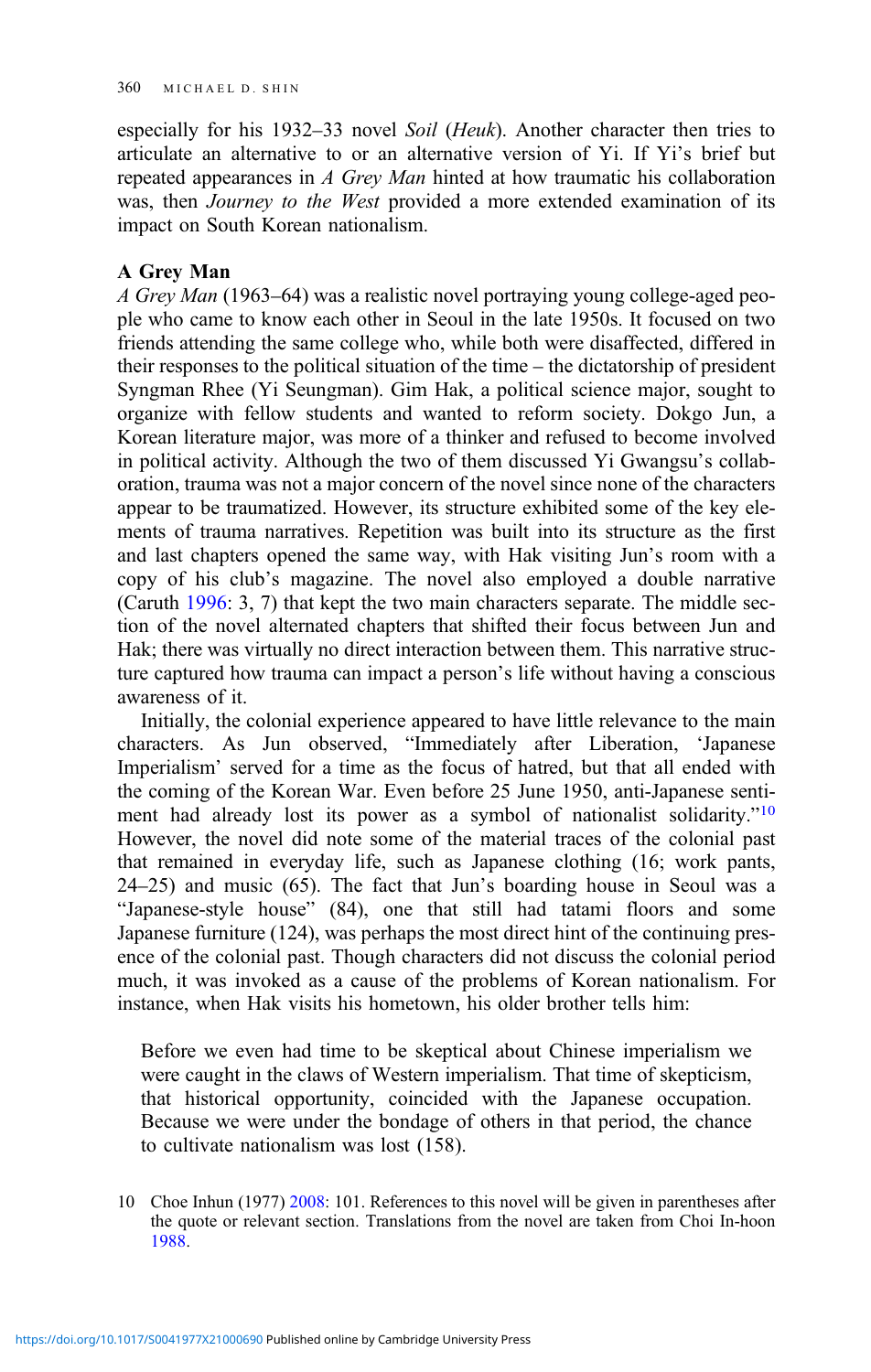As Jun himself later observed, "because of the Japanese kids [sic] we've been bruised at a time when absorption in making a modern nation is necessary" (343).

A Grey Man captured the duality of Yi Gwangsu through the contrast between the two main characters. Their differing views on his collaboration also represented different positions towards Korean nationalism. Hak viewed Yi as a possible model for writers of his generation. When he tried to convince Jun to write for his club's magazine, Hak praised Yi as being "far better than Kim Tong-in [Gim Dongin]", noting that Yi's novel Soil "alone qualified him as the greatest Korean writer" (14). One of Yi's canonical works, Soil is an agrarian novel that tells the story of Heo Sung, a young lawyer who gave up his life in Seoul to return to his provincial hometown of Saryeoul and devote himself to the improvement of the farmers' lives. Hak wants Jun to write a similar novel that shows what Heo Sung "would have done had he lived today" (15). Hak is not unaware of Yi's collaboration, later deploring, "How utterly absurd for a man like Lee Kwang-su [sic] to have urged the youth he loved so dearly to fight alongside our enemies" (100–1). Though he did not seem to be a supporter of the current government, Hak was an example of a nationalist who separated his admiration of Yi's literature from condemnation of his collaboration in order to revive him as a model nationalist.

By contrast, Jun represented someone whose rejection of Yi's collaboration led to a rejection of nationalism. He showed disdain for Hak's admiration for Yi: "The guy [Hak] praised Yi Kwang-su. A likely sentiment for a layman" (40). It seems that collaboration was one of the main factors behind Jun's disillusionment with nationalism; as he later recalled, "the time I felt loneliest was when I learned of the conversions of Choi Nam-sŏn and Oh Kyŏng-ung [sic]"  $(130).$ <sup>11</sup> Unlike Gim Hak, he repeatedly noted that he was not a nationalist, declaring, "I dislike patriots. By whatever means, I must steer clear of the path that leads to becoming a patriot" (292). His rejection of Yi Gwangsu led him to contemplate a trans-Asian existence; Jun considered moving to another Asian country such as China, Japan, Vietnam, or Mongolia (40). His inability to find a satisfactory alternative to nationalism was manifested in his thinking about Yi. At one point in the novel, Jun tried to think of an alternate ending to Soil, wondering, "Must we go to the village of Salyŏul, like Yi Kwang-su?" (271), but he concluded that that path was not right for artists.<sup>12</sup>

The final chapter of the novel shows that the two main characters remained unchanged. As in the first chapter, Hak brought Jun the latest copy of his club's magazine. It contains an article written by Hak speculating on what would have happened if the Provisional Government in Shanghai had come to power in South Korea. Taking a rigid nationalist position, Hak argues that "they first of all would have thoroughly purged all pro-Japanese elements" (366); however, his views on Yi Gwangsu were still a separate matter as there is no mention of him. Jun continued to declare that he wanted to "become

- 11 The person the translator indicates as "Oh Kyŏng-ung" was John Ching Hsiung Wu (also known as John C.H. Wu), a Chinese jurist.
- 12 Similarly, Jun later notes, "my ruin is more painful than the ruin of Salyŏul village. For Salyoul to meet ruin, does that not mean your own ruin? No." (227).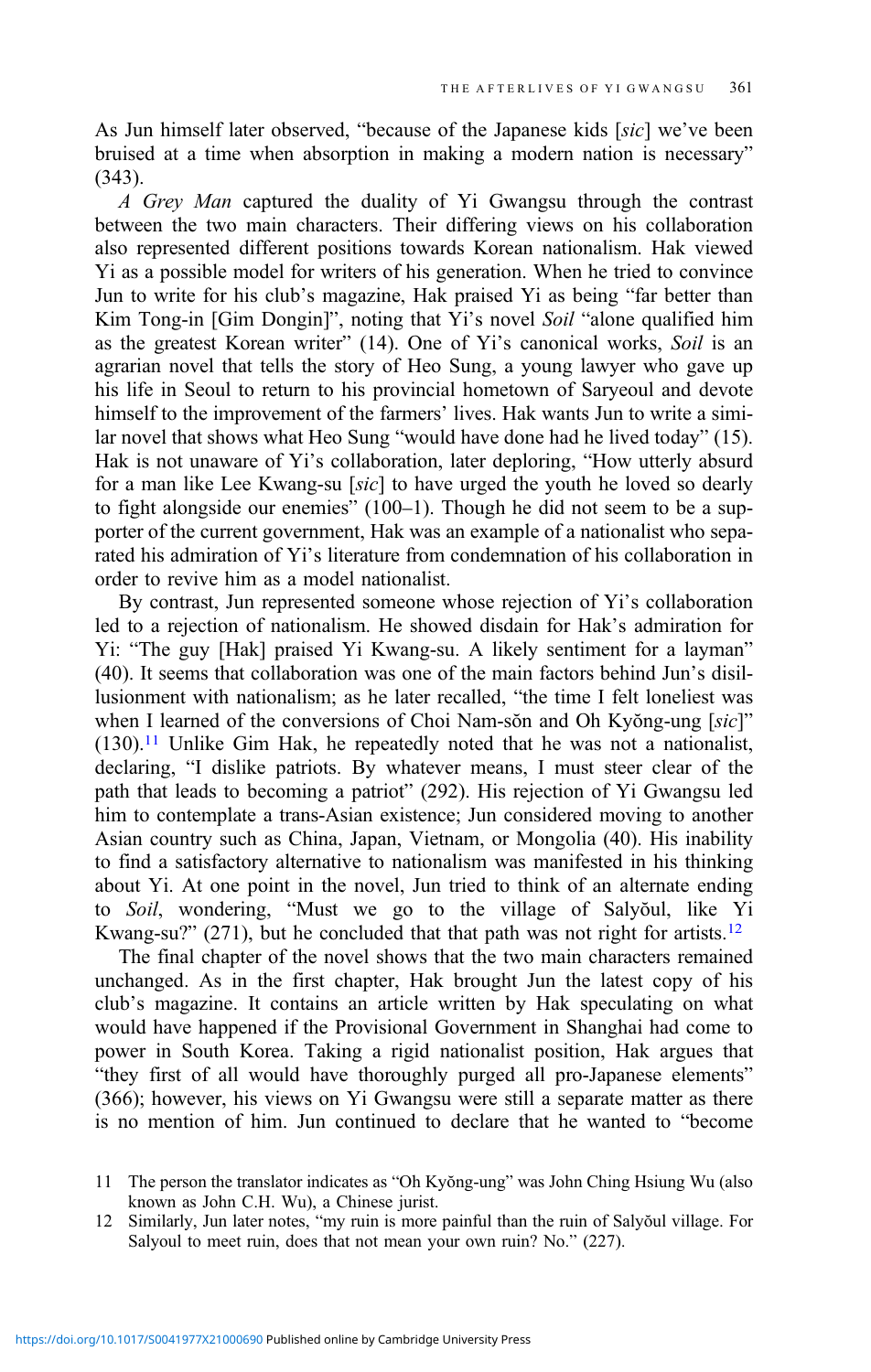anything but a patriot" (371). What Jun observes about their conversations can be applied to the novel's depictions of their relationship and of their views on the colonial past: they keep on "going back to where they began" (370) and "cannot help but run in place" (372). Their disjointed relationship can be seen as a figuration of the "incompatible and absolutely inextricable" narratives of trauma.<sup>13</sup>

Journey to the West began as a direct continuation of the last scene from A Grey Man, with Jun leaving the room he had entered at the end of the earlier novel. However, it quickly shifts into a very different type of novel inspired by the Chinese tale from which it took its title. Whereas Xiyouji was a picaresque story of a pilgrimage to India, Choe's novel was a voyage into Jun's mind, exploring his mind in the time it took him to walk down the hall of his boarding house into another room. Although it did not adopt a stream-of-consciousness narrative, Choe himself called the novel a "Journey to the West of conscious-ness" and an "epic poem of concepts" (Donga ilbo [1967\)](#page-18-0). It blurred the boundaries between Jun's physical and mental worlds so that he can interact directly with elements of his own mind in anthropomorphic form. Interestingly, it was in a novel that used narrative elements from a non-Western text that Choe gave a more direct treatment of the trauma of colonial collaboration.

A distinctive part of the novel was Jun's series of encounters with three reallife historical figures: Nongae (?–1593), a gisaeng who sacrificed herself to kill a Japanese general during the Imjin War (1592–98); Yi Sunsin (1545–98), an admiral famous for his naval victories in the same war; and lastly, Yi Gwangsu. The novel was loosely structured as a long train journey with a military policeman who, Jun later learned, was taking him to his hometown of W (78).14 At stops along the way, he met first Nongae and then Yi Sunsin, but of the three, he spent the most time with Yi Gwangsu. In fact, the scene with Yi amounted to about one-tenth of the novel's total length.<sup>15</sup> Each encounter provided an opportunity to examine an aspect of South Korean nationalism. Yi's presence appeared to be strange since the other two were unquestionable nationalists who had sacrificed their lives for their country. At the time of the novel's publication, however, the military dictatorship was attempting to resuscitate Yi as a nationalist, finding him useful in its promotion of anti-communist nationalism and highlighting the fact that North Korean forces had kidnapped him during the Korean War (Jeon [2016:](#page-19-0) 455). Yi's inclusion was consistent with Choe's interrogation of the ways in which the government mobilized history for its ideological purposes.

The setting for the protagonist's encounter with Yi Gwangsu was a blending of Yi's literary and "real" worlds that problematized the relationship between his

- 13 The novel directly remarks on the strangeness of their relationship: "the friendship between Hahk and Tokko Chun was like the relationship of a man who clings to a woman who is cool to him" (250).
- 14 Choe Inhun [2013:](#page-18-0) 78. References to this novel will be given in parentheses after the quote or relevant section.
- 15 More precisely, the scene takes up 37 out of a total of 347 pages.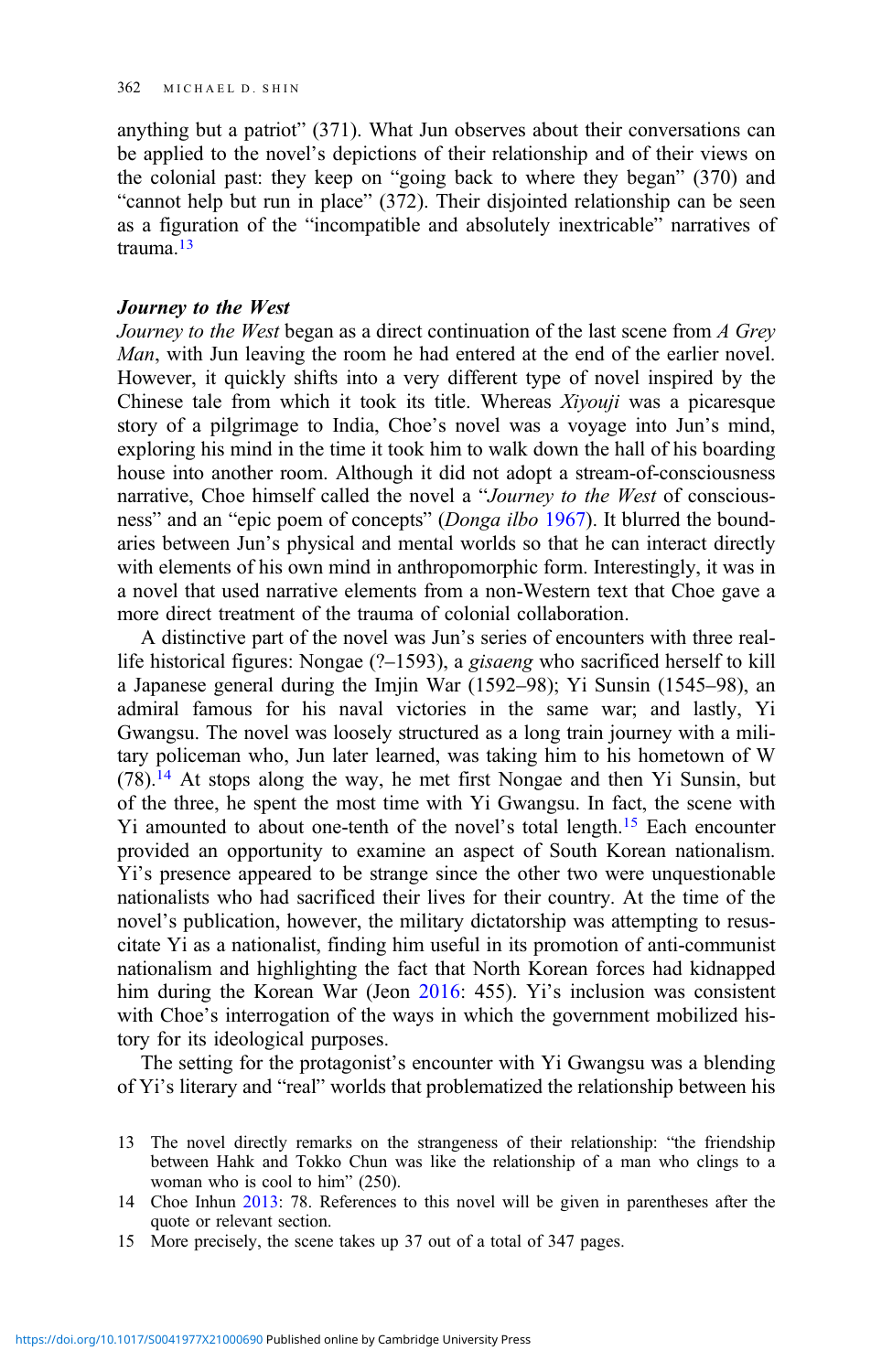collaboration and his texts. At about the midpoint of the novel, Jun's train travelled into a scene from Yi's novel Soil,<sup>16</sup> but instead of meeting a character, he found himself in the presence of the author. What connected the two worlds was trauma. The train stopped suddenly because a young woman had thrown herself onto the tracks (175–6). The woman was Yun Jeongseon, Heo Sung's wife, who decided to commit suicide when Sung found out about her extramarital affair. The text did not lead to an encounter with Yi as a model nationalist; rather, it had Jun confront Yi's collaboration. The way that the trauma within the literary text evoked the trauma of collaboration was an expression of how Yi's collaboration was inseparable from his literature. In fact, the characters used Yi's novel to defend their positions on his collaboration.

The scene consisted of Jun's observation of long monologues by a Japanese military policeman and then by Yi Gwangsu, which presented two different versions of Yi. Going beyond the depiction of Yi in A Grey Man, both versions were attempts to reconcile his relationship to South Korean nationalism. To the military policeman, Yi's collaboration was consistent with his nationalism. He first expressed admiration for Yi's novel Soil (176), like Gim Hak in A Grey Man. Heo Sung, whom the policeman saw as "a terrific model of the colonial intellectual" (188), was typical of the peasantry in wanting to raise his status by getting an education and passing the bar examination, as well as by marrying the daughter of a prominent family (179). However, he abandoned both his legal career and his wife to devote himself to his hometown, which he loved more than any woman (186–7). In contrast to the characters in  $\Lambda$  Grey Man, the policeman used Yi's literature to show how his collaboration was a logical culmination of Yi's life. He argued that Yi's pro-Japanese activities constituted a real-life sequel to Soil (189). He believed that Yi's love for the Joseon people, as expressed in the novel, led him to realize that the best path for them was to become Japanese, praising Yi for being a true patriot who avoided the narrowness of nationalism  $(190-91)$ .<sup>17</sup> This account appears to be a sympathetic defence of Yi as it did not portray his collaboration as a betrayal of the Korean people; it was also close to Yi's defence of himself in  $My$ Confessions, where he claimed that he collaborated for the sake of the Joseon people. The difference from Yi's defence is that the military policeman's account amounted to a denial that his collaboration was traumatic.

By contrast, Yi Gwangsu presented himself as a repentant collaborator who regretted his betrayal of the nation. Asking the military policeman to leave them alone for a moment, Yi told Dokgo Jun not to believe anything that the policeman said (196). He now found every aspect of his collaboration to be indefensible, undertaking a self-criticism that the real Yi never did. He admitted it was wrong to have seen Japan as a civilizing and modernizing force and expected it to treat Joseon as an equal, and later grant it self-rule (197, 199, 201). Although he initially stated that he was deceived by Japan, he

<sup>16</sup> A train was an appropriate way to introduce Yi Gwangsu; as the novelist Gim Dongin observed, coincidental meetings on trains or in train stations were a common feature of Yi's novels (Gim  $1988b$ : 55).

<sup>17</sup> This account of Yi's collaboration somewhat anticipated recent work on him by scholars such as Jo Gwanja, who has called him a "pro-Japanese nationalist" (Jo 2006).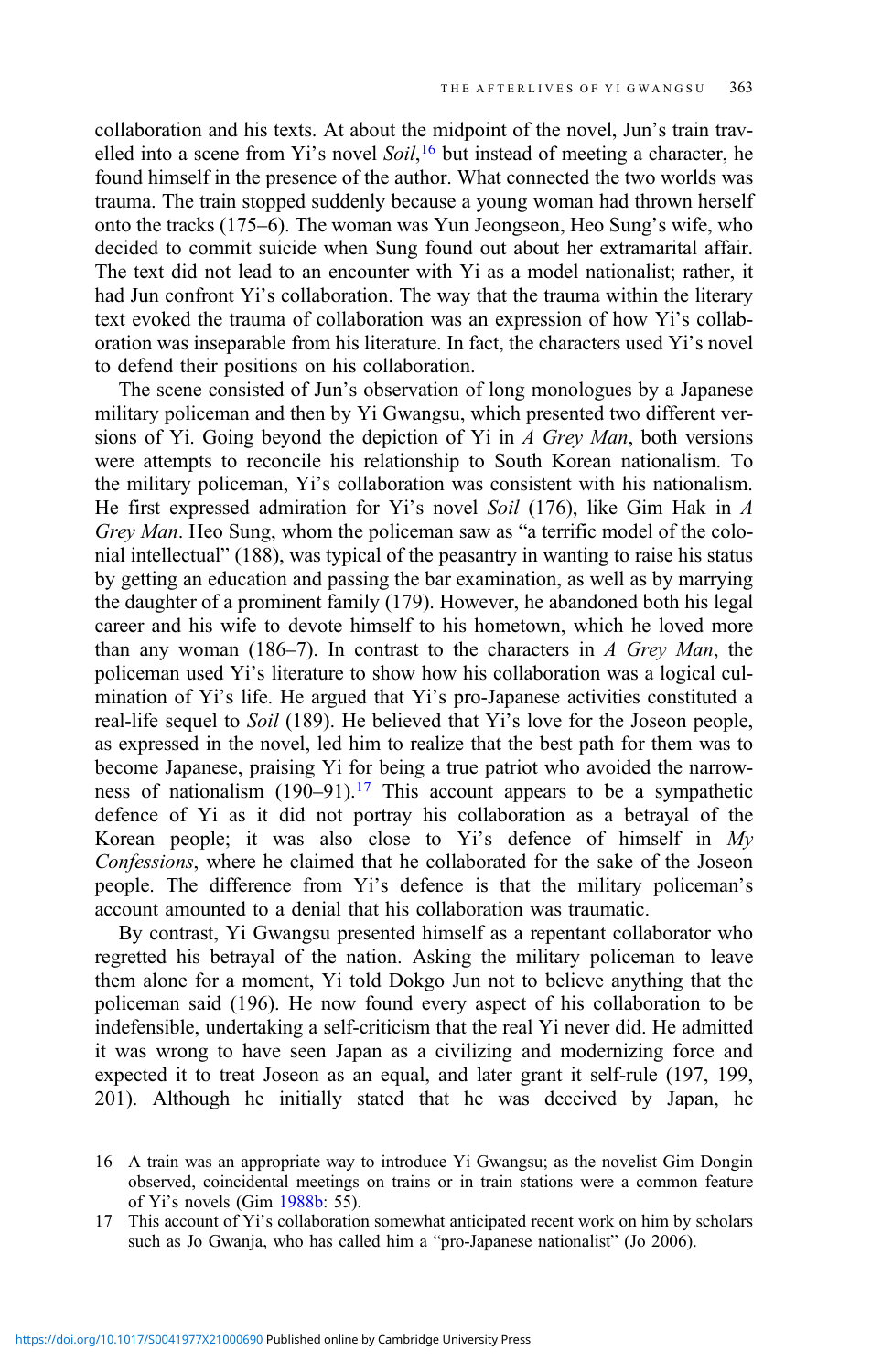acknowledged that he acted out of weakness and despair (198, 200). It was also wrong for him to have underestimated the nation and thought it possible for the two countries to become one (202). Instead of helping the Joseon people, his efforts in support of Japan acted as an "opiate to the masses" (203). Rebutting the policeman's reading of Soil, Yi told Jun that he should have written a sequel to the novel in which Heo Sung went into exile to Shanghai (202) to join the independence movement. He believed that he should have done the same thing and gone into exile around the time of the March First Movement.<sup>18</sup> He now felt that it was impossible to remain a nationalist while the country was under Japanese rule. Though he thought that his reputation would have been preserved if he had been silent, it was wrong to have stayed in the country (202–03). This portrayal of Yi can be seen as an effort to reconcile Yi with the Korean nation. As the novelist Gim Dongin, a close colleague of Yi's noted in 1948, an "unconditional apology" for his collaboration was necessary so that "our nation and our Yi Gwangsu could once again welcome each other" (Gim [1988a:](#page-18-0) 438). The portrayal of an apologetic Yi appeared to present a way to achieve closure about his collaboration and restore the sanctity of nationalism.

The encounter with Yi Gwangsu ended on a somewhat ambiguous note. After the fictional Yi stopped talking, the policeman asked Jun if he would stay to take care of Yi, enticing him with the prospect of learning how to write fiction from him (209–10). Faced with choosing between two incompatible versions of Yi, Jun refused the policeman's request and got on the train to continue his journey, as even Yi told him to leave and learn how to write on his own. It seems that Jun chose to accept Yi's views on his collaboration; however, since the novel quickly moved to another scene and did not have Jun explain his choice, it is unclear whether there was any closure or whether the efforts to overcome the duality of Yi simply produced another duality that repeated the trauma.

### Seonu Hwi's "Implication" (1971)

Seonu Hwi occupied a different place in the literary world to Choe Inhun. Whereas Choe was famous for his full-length novels and maintained a critical distance towards politics, Seonu was an establishment figure, mainly known for his short stories. The two novelists, however, had similar backgrounds. Seonu was also from the northern part of the peninsula, fought in the Korean War, and debuted as a novelist while still serving in the army. He was born in Jeongju in North Pyeongan province, the same hometown as Yi Gwangsu. After liberation, he got a job as a reporter at the *Joseon ilbo*, whose owner was also from Jeongju. Soon after, he joined the army as an officer, serving through the years of the Korean War. After he left the army in the late 1950s, he rejoined the Joseon ilbo in 1961, working in a number of editorial positions including editor-in-chief and becoming part of the conservative establishment. As he was known for his portrayal of people of action in his stories, "Implication" (Muksi) represented a shift in his fiction with its more passive

<sup>18</sup> The real Yi Gwangsu did go to Shanghai in 1919; however, he returned to Joseon in 1921.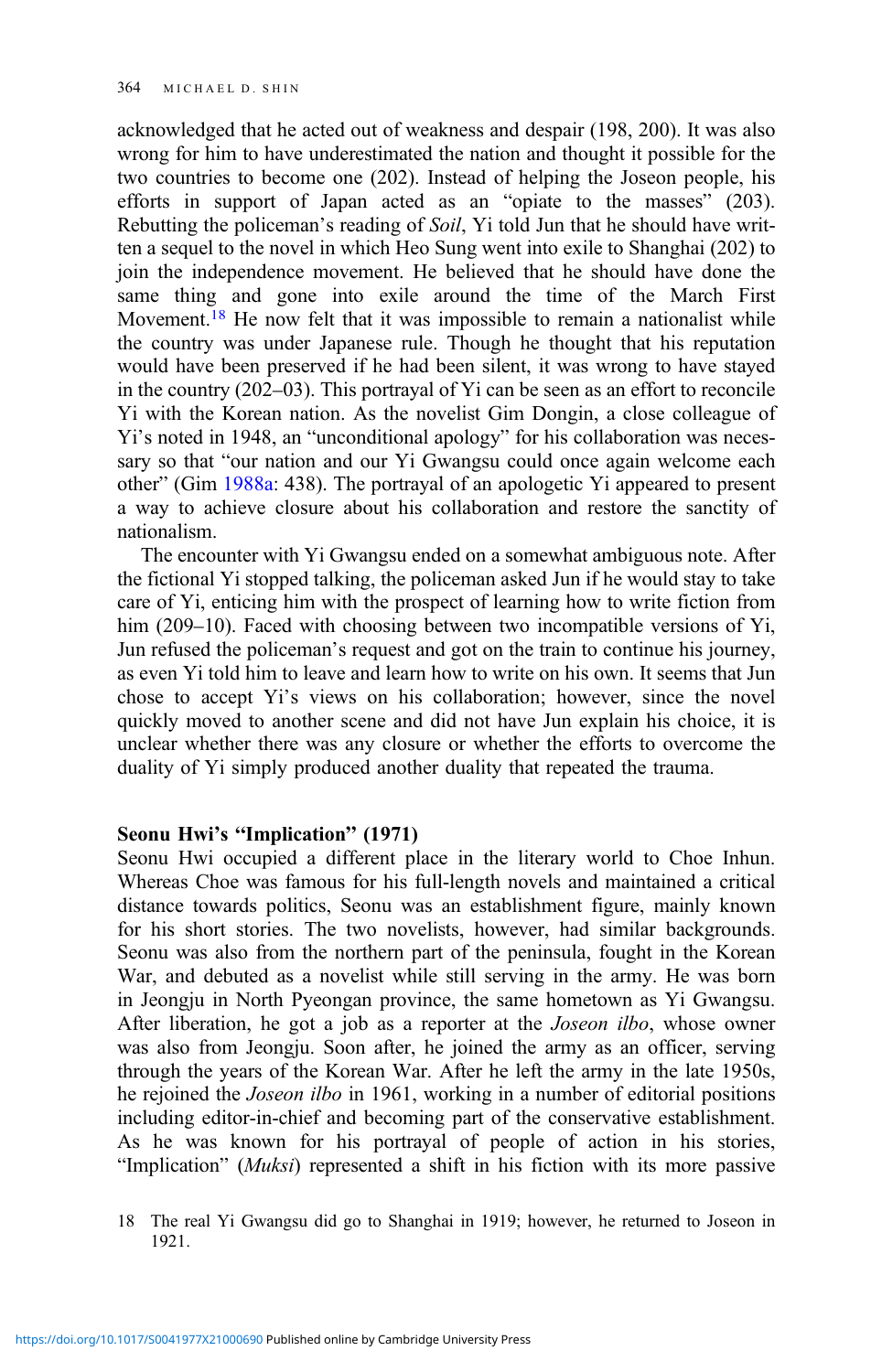and contemplative protagonists (Gim [1971](#page-18-0)). The short story mainly consisted of characters sharing stories that transferred a trauma from one to another, also showing its progress from its origins to collective experience.

The beginning of "Implication" immediately established that the narrator, whose name was never given, was traumatized by Yi Gwangsu's collaboration. A young student during the colonial period, he decided to commit an act of terror against Yi.19 He had been especially proud of Yi since they were from the same hometown; Yi's literature had a significant influence on him, as was true for the characters in Choe Inhun's novels. Yi's collaboration made him so enraged that he could barely contain himself (183). When he told a trusted teacher about his plans, the teacher tried to dissuade him by explaining Yi's reasoning. Though the teacher noted that Yi felt that he was acting as a "sacrificial lamb" to save the nation,  $2^0$  the narrator saw Yi as no different from Yi Wanyong (185). For the narrator, whose reaction was portrayed as being typical of the vast majority of people, collaboration was a simple matter; Yi Gwangsu was a villain who needed to be punished violently for his betrayal of the nation.

Yi's double in the story was a friend with no real-life counterpart who was not so much a foil to Yi as an alternative version of him.<sup>21</sup> Failing to get through to the narrator, the teacher then told him the story of another writer named Seo Nang, who was a close friend of Yi. They were equally talented at literature, with the difference that Seo was a poet. Being the same age, the two were so close that Yi used Seo's wife as the model for the character of Yeongchae in his novel Heartless (189). They were virtually identical except for their politics. During the March First Movement, Seo dissuaded friends at school from going to Seoul to participate in demonstrations as he believed that it would be impossible to achieve independence at that point in time. Though Seo initially appeared to be more of a collaborator than Yi, he became a version of Yi who chose to remain silent rather than collaborate.

The plot of Seonu's story was structured as a double narrative, giving two different versions of Seo Nang's story. The first was the commonly known myth about him; the second was the true, behind-the-scenes account. The effect of this double narrative was to create reversals that undermined the narrator's views on collaboration. Commentary on "Implication" published around the time of its publication generally saw it as an attempt to draw a comparison between the two writers that was unflattering to Yi. For example, a critics' roundtable published in the Gyeonghyang sinmun, which included Baek Cheol (1908–1985) and Im Heonyeong, noted that Seo's behaviour was "several tens of times better than Yi Gwangsu's betrayal" (Gyeonghyang sinmun [1971\)](#page-19-0). Such comments missed the point of the short story; for the narrator, Seo Nang's story had the opposite effect, leading him to understand rather than reject Yi.

- 19 Seonu Hwi, "Muksi" (Implication), Seonu Hwi munhak seonjip 2 (Seoul: Joseon ilbosa, [1987](#page-20-0)), 183. Page numbers for references will be given in parentheses after the quote or relevant section.
- 20 The teacher made the same arguments that Yi himself had done in his own defence of his actions, My Confessions (Na ui gobaek) (Yi [1962:](#page-20-0) 271, 277).
- 21 Gim Chisu sees Seo and Yi as illustrating two different patterns of behaviour when intellectuals are faced with coercion. See Gim Chisu [1971](#page-18-0).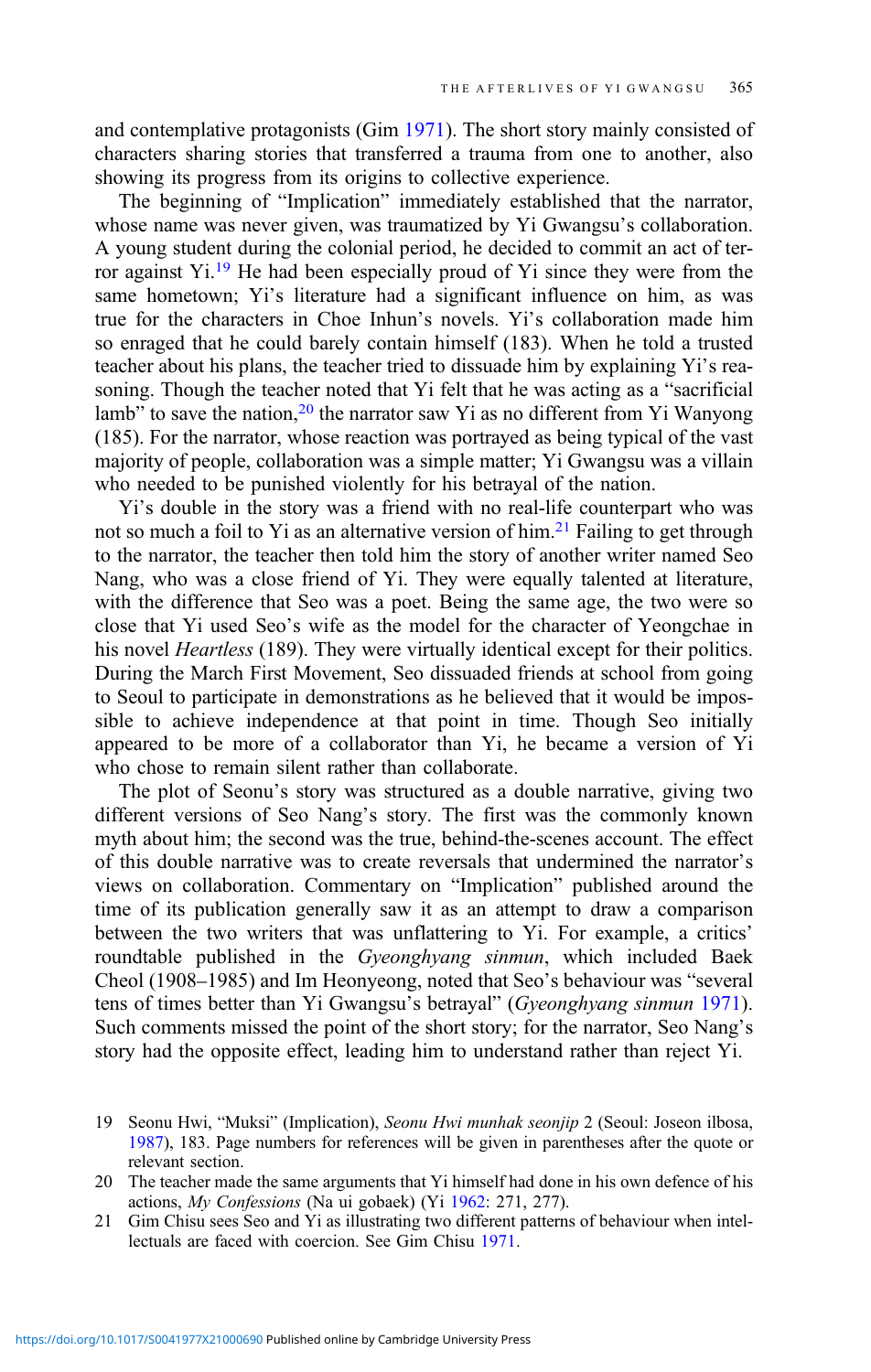The crux of Seo Nang's story was how to interpret his unexpected behaviour at a public event in the late 1930s. Both Seo and Yi were speakers at a lecture on literature; shortly after beginning his talk, Seo abruptly stopped speaking, apparently unable to continue. This event was a turning point for both writers. For Yi, it marked the beginning of his collaboration with the colonial authorities. In the case of Seo, people wondered whether his muteness, which continued after the event, was real or fake. The first version of the story portrayed Seo as an apolitical writer who carried out a subtle and clever act of political resistance. Young students thought that Seo was faking his muteness in order to avoid collaborating (189–91). When there was a rumour that he went to Mount Geumgang to seek treatment, people thought he was going into political seclusion, comparing him to the brothers Boyi and Shuqi of Chinese legend (191). Seo's apparently feigned muteness gave people hope at a time when the narrator was feeling powerless (192, 195); earlier in the story, the narrator had told his teacher that Yi should have stayed quiet (186). Though Seo's story did not initially change the narrator's mind about Yi's collaboration, the teacher was successful in dissuading him from attacking Yi. However, by the time of the country's liberation, the narrator's feelings towards Yi began to change. He now had "sympathy" for Yi, feeling disgusted with people who called for punishment of others without reflecting on their own behaviour (193).

Liberation did not end the narrator's trauma but seemed to shift it to Seo Nang. If Yi's collaboration was the original event, then Seo embodied its delayed experience. It was not until 20 years after liberation, which would have been around the time that South Korea and Japan normalized diplomatic relations in 1965, that the narrator found out the truth about Seo Nang's silence. By the end of the colonial period, the narrator forgot about Seo as did his colleagues at work (193). Since Seo remained silent after liberation, people came to think that his muteness was real and not a deliberate act of political protest. The narrator now felt disillusioned with Seo, as he had with Yi Gwangsu (195). Hoping to resist falling into disillusionment, the narrator tried but failed to find information on Seo's whereabouts. Decades later, the narrator had a chance encounter with Seo's son, a medical doctor, at an inn in Chungcheong province. Proclaiming that evening to be "the best experience" of his life (196), he finally learned the true story of Seo's muteness.

The second version of Seo's story showed that his muteness was not a political act of resistance but a symptom of trauma. It turned out that he had indeed pretended to be mute at first, but there had been no political motivation. At the lecture, thinking that the audience was mocking him, he suddenly made a decision not to speak. Though he originally planned to tell his wife and son the truth, he changed his mind a few days later. He was not trying to protect his family from the police; rather, his decision was rooted in an "aesthetic sadism" (200) as he found their sorrow to be moving. The country's liberation from Japan did not end Seo's muteness but was simultaneous with the internalization of trauma. On the day of liberation, Seo tried to speak to his wife and son but found himself unable to do so. Exhibiting further signs of trauma, he "lost the ability to think for a while. His heart was filled with emptiness" (202). What was unusual was the fact that he continued to pretend to be mute though he regained the ability to speak several months later. When his wife was on her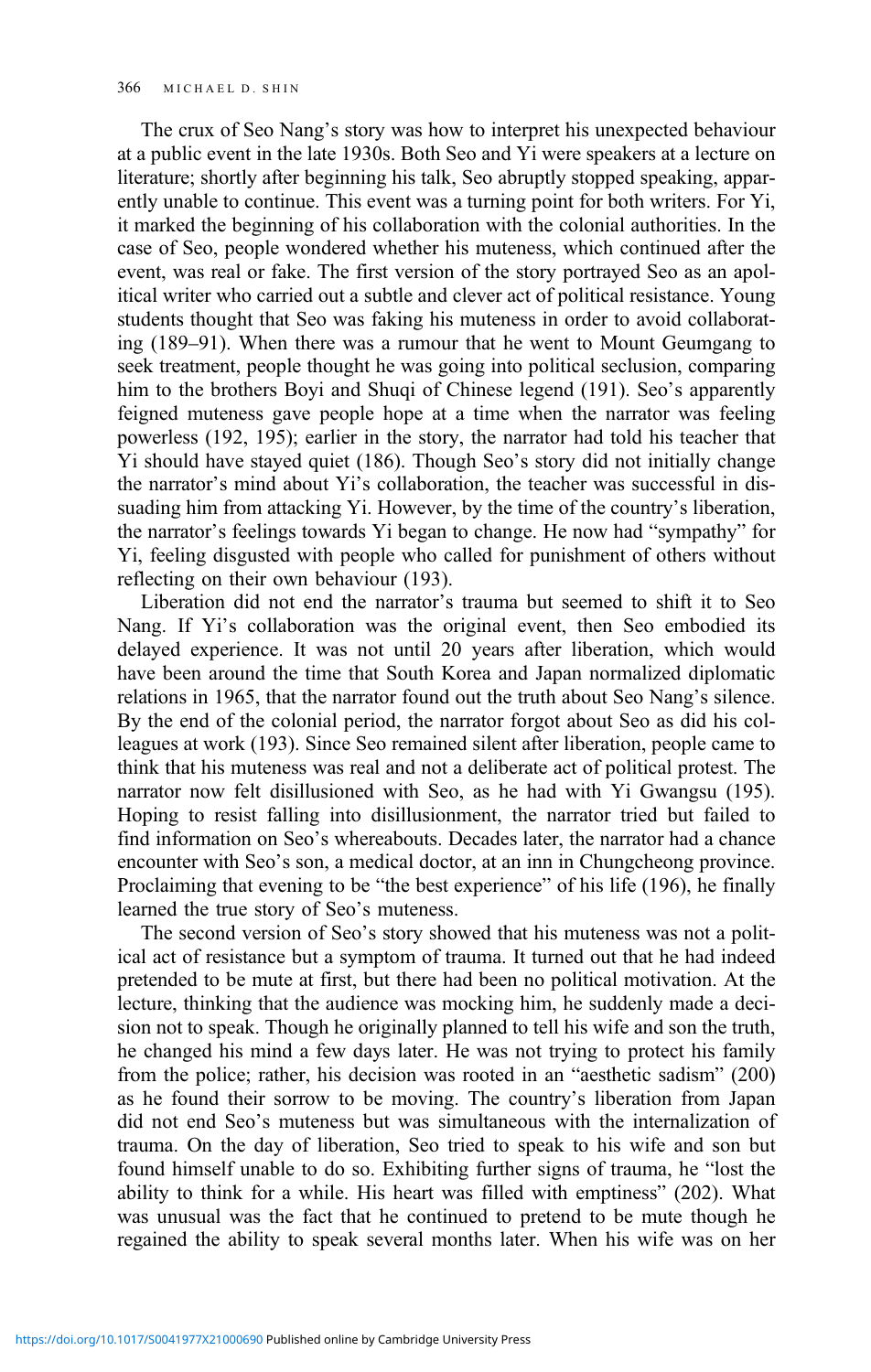deathbed, he wanted to speak with her one last time but, in the end, just gave her a last hand gesture (204). He did not reveal that he could speak until he was on his own deathbed during the Korean War (199). To the end, the trauma governed his family life.

Rather than resolving his trauma, the story ended with its transmission to others, another common characteristic of trauma (Visser [2011](#page-20-0): 275). Over the course of their conversation, the narrator noticed that Seo's trauma was transferred to his son. If the story depicted the overwhelming impact of trauma on personal life through Seo Nang, then it portrayed the burden of historical trauma through the son. Whereas Seo Nang's existence became reduced to his personal life, his son virtually had none. He had no family; the story made a point of showing that he had no relations with women (208). He appeared to have no home, wandering through the countryside and treating people in villages that had no doctor (197). As the narrator parted from Seo's son, he imagined that the son's "two shoulders are being weighed down by a heavy and invisible burden" (209). The story reversed the usual narrative of collaboration; instead of the traitor being punished or condemned, those who did not collaborate bore its burden as if someone were taking revenge on them (202). The "implication" was that Seo's family bore this burden because they had benefitted from Yi Gwangsu's collaboration. The account of the public lecture from the 1930s noted Yi's "unusual" behaviour (190); that is, how he got up and made pro-Japanese comments when he saw what happened to Seo Nang. The suggestion was that his collaboration was a sacrifice for the sake of others, just as Yi claimed in My Confessions.

Rather than disrupting relationships between the characters, the transmission of trauma created unspoken bonds between them, suggesting the possibility of trauma being the basis of a community. Although learning the true story brought no resolution for the narrator, it did establish a connection between him and the son. By the next morning, the narrator felt that there was no need for words between them even as they both knew that they would not meet again (209). At the end of the story, he further observed that "it seemed to be a burden that someone must bear whether it is something that he chose to bear, something that his father Seo Nang transferred to him, or something that those living in this world such as me have been forced to take charge of" (209). "Implication" depicted collaboration as a collective burden that must be shared by all the people who survived the trauma of Japanese occupation.

### Bok Geoil'<sup>s</sup> Searching for the Epitaph (1987)

Bok Geoil was part of a generation whose path to literary success differed from that of earlier writers. A graduate of Seoul National University, he worked for a number of years at a company before quitting in the early 1980s to devote himself to writing. He skipped the usual path of debuting with a short story and then trying to win a writing contest before writing a novel (Gyeonghyang sinmun [1987b](#page-19-0)). His debut was the full-length novel, Searching for the Epitaph: Keijō, Shōwa 62 (Bimyeong eul chajaseo: Gyeongseong, Shouwa 62nyeon). It received much critical acclaim and was an immediate success with its first printing selling out in ten days (Gyeonghyang sinmun [1987a](#page-19-0)). Soon after it was published, one literary critic hailed it as one of the two most notable novels of its time, along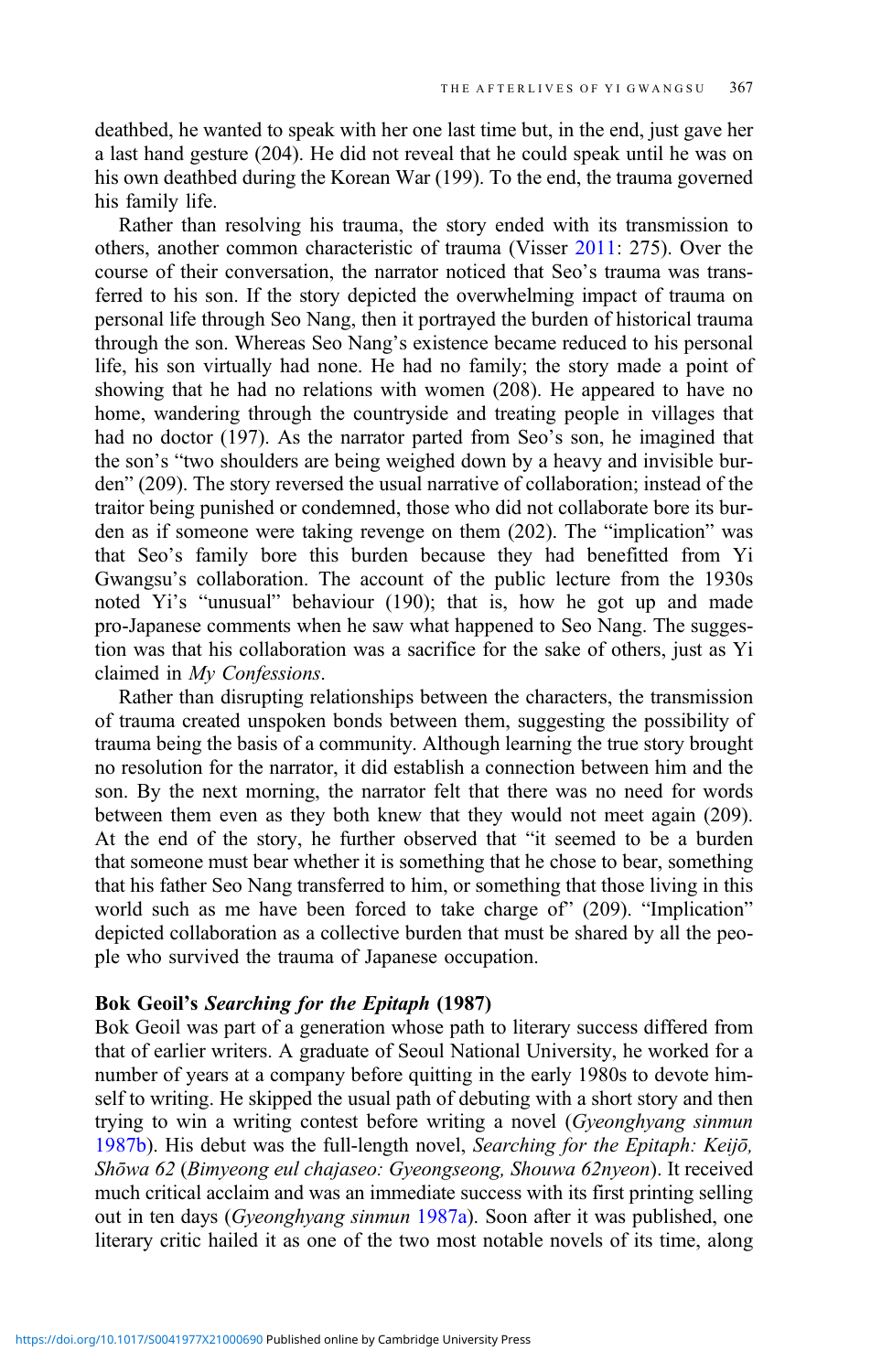with Jo Jeongnae's roman fleuve The Taebaek Mountains (Taebaek sanmaek) (Han [1987] 1993: 2: 329).<sup>22</sup>

Bok was one of a group of writers debuting in the late 1980s and early 1990s whose experiments with narrative led them to be labelled "postmodern" (Gyeonghyang sinmun [1992](#page-19-0)). The literary critic Gwon Taegyeong saw Searching for the Epitaph not only as "the first postmodern novel produced in the [South Korean] literary world"<sup>23</sup> but also as the only successful attempt at one in those years (*Gyeonghyang sinmun* [1992\)](#page-19-0).<sup>24</sup> Though it would now be debatable whether Bok is a postmodern writer, it is undeniable that his use of alternate history was innovative and caused a sensation. The novel portrayed a world in which An Junggeun (1879–1910) did not assassinate Itō Hirobumi in Harbin in 1909 but just injured him. As a result, Japan allied with the United States rather than the Axis powers in the Second World War, enabling its empire to exist up to the present time of the novel, the year Shōwa 62 or 1987. Though alternate histories, like their close counterpart counterfactual history, have been valued for their ability to provide a fresh perspective on "actual" history (Hellekson [2001](#page-19-0): 1), the emphasis on their use of non-factual situations has obscured the fact that this genre can be used to depict aspects of reality that are not readily apparent in daily life. As it depicted a still existing Japanese empire, the novel can be seen as a literalization of the lack of closure toward Japanese imperialism.

The plot of the novel reversed the typical story of a collaborator, focusing on the rediscovery of Korean identity by an assimilated Korean (Gwon [2002](#page-19-0): 35). The main character was an ethnic Korean named Kinoshida Hideyo, a middle-aged salaryman who wrote poetry in his spare time and was culturally completely Japanese. The beginning of the novel emphasized that he was thirtynine years old, meaning that he was born in 1948, the same year that South Korea was officially founded. His birth year suggests that Hideyo's story can be seen as an allegory for the country as a whole.<sup>25</sup> By 1987 Japan's assimilation policy towards Korea was so successful that Koreans forgot their language and history and lost virtually all sense of a unique national identity. The policy worked by denying Koreans any access to knowledge about Korea. However, the greatest obstacle to recovering a Korean national identity proved to be Yi Gwangsu. Though Yi was not mentioned until the second half of the novel, his presence loomed over the whole story.<sup>26</sup> In fact, the epitaph mentioned in

- 22 Jo Jeongnae's novel was serialized from 1983 to 1989.
- 23 Gwon Taegyeong quoted in Gim Hyeonsuk [1994](#page-18-0): 385.
- 24 He is now equally known as a conservative commentator with unconventional and provocative views. He has, for instance, called for the designation of English as an official language and the adoption of the American dollar as South Korea's official currency (Bok [2008](#page-18-0)).
- 25 Han Gi has observed that Hideyo's age is the same as the number of years of contemporary history (hyeondaesa) (Han [1998](#page-19-0): 339).
- 26 Bok Geoil, Bimyeong eul chajaseo: Gyeongseong, Shouwa 62nyeon (Searching for the Epitaph: Keijō, Shōwa 62), third edition (Seoul: Munhak gwa jiseongsa, [1998](#page-18-0) (1987). The principal sections on Yi Gwangsu are chapters 92–94. All references from the novel have been taken from this edition with page numbers given in parentheses after the quote or relevant section.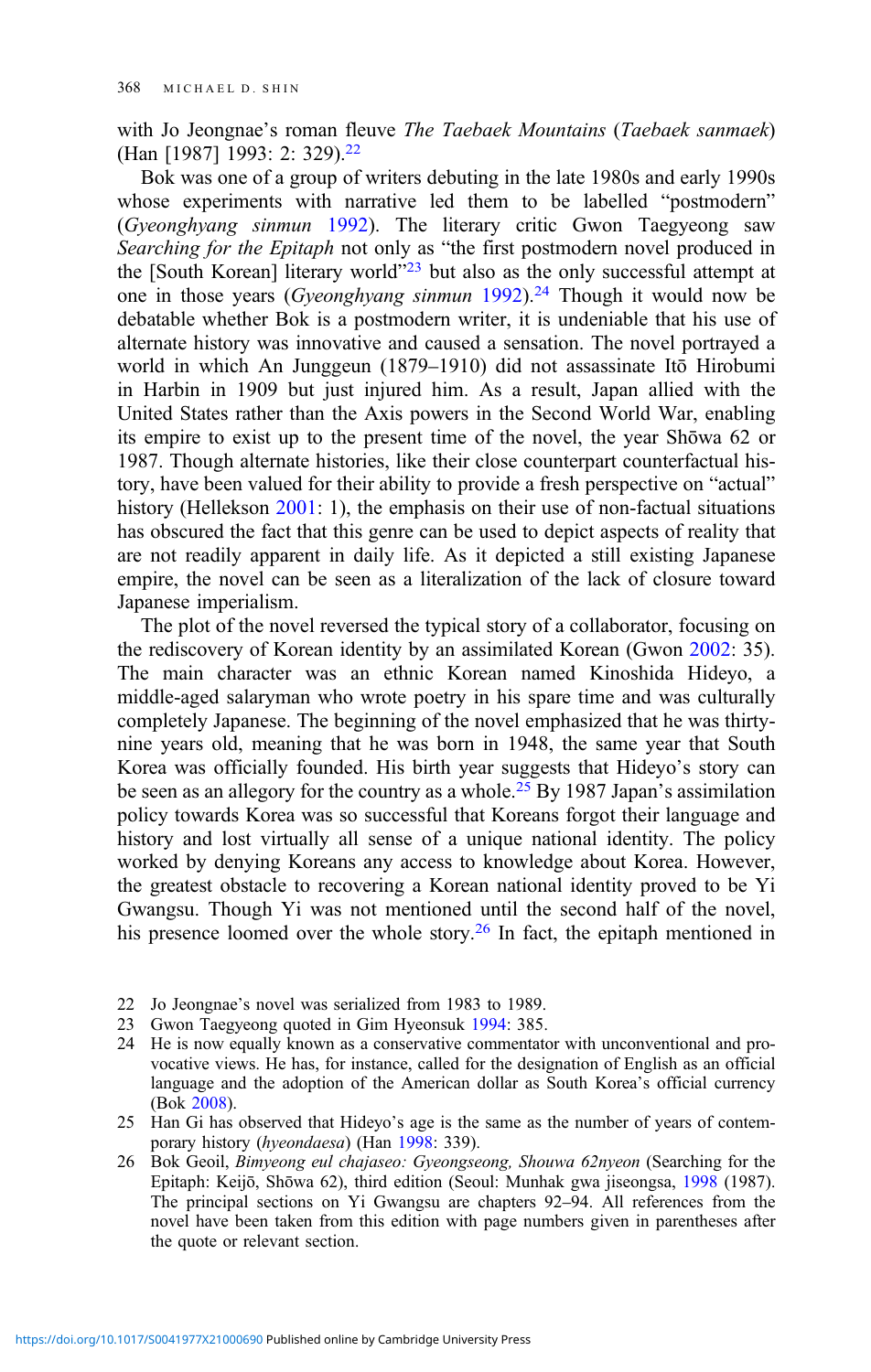the title was the one on Yi's tombstone, though this fact was not revealed until the midpoint of the novel. In the alternate reality of the novel, what remained constant was that Yi was a figure of trauma. The novel can be seen as an attempt to overcome the trauma of Yi Gwangsu by its use of reverse narrative which seemed to undo the work of collaboration.

The protagonist's search for a national identity began with his discovery of a few surviving fragments of Korean culture. Since the public expression of Korean identity was virtually illegal, the process began in his private life. A chance look at his family's genealogy at his uncle's house stirred Hideyo's curiosity about Joseon (1: 158). His uncle told him that their family belonged to a royal clan whose progenitor was Bak Hyeokgeose, the legendary founder of the kingdom of Silla (1: 160). Additional chance encounters led to other potentially useful fragments. For instance, he found a collection of pre-modern Korean poetry in a used bookstore; an old monk gave him a copy of Han Yongun's poetry (2: 69). As these fragments no longer cohered into a national identity, he began to search for additional knowledge that would fill in the gaps. On a business trip to Tokyo, he took a side trip to Kyōto to visit the library of Kyōto Imperial University, where the Korean books from Keijō Imperial University ("Keijō" being the Japanese name for Seoul) had been relocated (2: 101–03). He made copies of Bak Eunsik's 1915 book The Painful History of Joseon (Joseon tongsa) and other books to bring home.

The repressive force of the colonial past was embodied by the colonial authorities who targeted Hideyo for his interest in Korea. When a customs official discovered the materials that he had collected, he was arrested on suspicion of being a "thought criminal" (sasangbeom) (2: 168). The authorities first used confrontational methods to try to undermine Hideyo's interest in Korea. After a series of interrogations, he had a session with Hakuyama Masaomi, an ethnic Korean who worked for the League for Patriotic Thought (Sasang Boguk Yeonmaeng)  $(2: 201).<sup>27</sup>$  Unlike the other interrogators, Hakuyama tried to put Hideyo at ease, telling him that he likely would not have to go on trial and just undergo "re-education" (2: 217). The objective of the re-education was to have him repeat the basic education necessary to become a devoted citizen of Japan. On the very first day, Hakuyama gave him three books, including Hwangguk sagwan (The imperial country's view of history) and one on the Japanese language, telling him to read a chapter from each and write a report by the next day (2: 203). Hakuyama began a conversation with him about the importance of conversion ( jeonhyang), expressing his confidence that Hideyo would eventually agree with him.

The novel portrayed Yi Gwangsu as a much greater threat to the stability of Korean national identity than the more directly repressive methods of the colonial authorities. One day, Hakuyama abruptly asked, "Did you know that Kayama Mitsurō [Yi's Japanese name] fought for Joseon's independence

<sup>27</sup> The real Siguk daeeung jeon-Seon sasang poguk yeonmaeng was established in July 1938. Its membership consisted of Koreans collaborating with the Japanese, and the group's purpose was to engage in ideological warfare and to persuade non-collaborators to undergo conversion (*jeonhyang*). It was disbanded in December 1940 (Chin-Ilpa inmyeong sajeon pyeonchan wiwonhoe [2004:](#page-18-0) 312).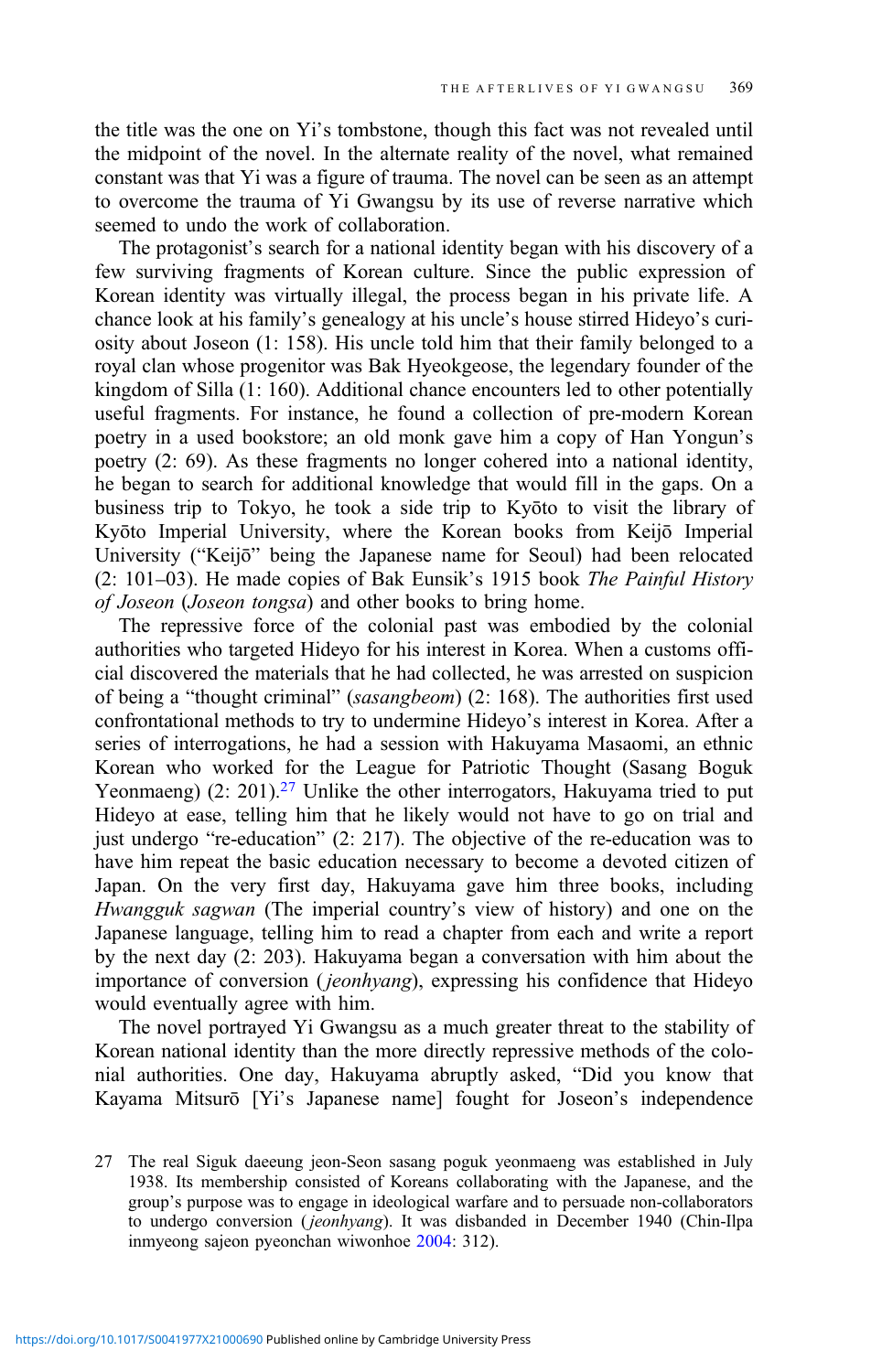when he was young?" (2: 219). In the novel, Kayama was a best-selling ethnic Joseon novelist, but nothing was known of his past. Hakuyama then told Hideyo that though Kayama went to China to fight for Joseon's independence, he came to realize the futility of that struggle. Believing that the only path for survival for Koreans was to become loyal citizens of Japan, he decided to collaborate with the Japanese. Kayama called himself an "unhappy Prometheus" (2: 219) since the Joseon people would criticize his decision even though he was doing it for their sake. However, he believed that history would eventually justify his actions. Hakuyama also revealed the truth behind Kayama's novels. He told Hideyo that Kayama's historical novels about the descendants of the Mongol empire were originally written about Joseon history. After his conversion, he rewrote them all to eliminate any connection with Korea  $(2: 226)^{28}$ Hakuyama concluded by telling him that the epitaph on Kayama's tomb, located in his hometown of Jeongju, read "Here sleeps Kayama Mitsurō" (2: 230). When Hakuyama fell silent, Hideyo realized that this was the end of his "re-education". In other words, the aim of re-education was to force him to confront the significance of Yi's collaboration.

Learning that Yi had once been a nationalist and had thus chosen to collaborate with the Japanese was traumatic. Hideyo was "short of breath, his chest constricted by the weight" (2: 220) of what Hakuyama had told him, and he "could feel his thoughts disintegrating like a sand castle in front of Hakuyama's logic" (2: 223).

[He] thought again about what Hakuyama said. With its smooth, flowing logic, Hakuyama's calm voice stirred his gloomy heart like the resonance chamber of an old musical instrument. The Japanese empire, the third most powerful country in the world – in front of this fact, imposing like a sheer cliff, all discussion of Joseon stopped. No matter how hard you hit the cliff, you will only get bruises on your skin. (2: 231)

The story of Yi's collaboration was useful to Hakuyama because it seemed to undermine the very possibility of a Korean national identity.

Another reversal in the novel was to show that hearing Yi's story did not undermine his incipient sense of national identity but instead deepened it. Hakuyama was so confident that re-education worked that as soon as he finished telling Hideyo about Yi, he submitted a report stating that the results were positive (2: 234). When the prosecutor questioned him at their final meeting, however, Hideyo focused on lying without drawing any suspicion and willingly signed the required loyalty statement just to get out of jail (2: 235–6). Rather than rejecting Yi, he tried to achieve closure about him. While still in jail, he tried to compose a verse mourning Kayama but failed to come up with anything satisfactory (2: 232–3). When Kayama's grave suddenly appeared in his mind, he wondered whether Kayama was truly at rest. He felt that he would be able to put the finishing touches to the poem if he stood in front of Kayama's

<sup>28</sup> This part of Bok Geoil's story is fictional. Though Yi wrote fiction in Japanese, he did not rewrite his earlier novels.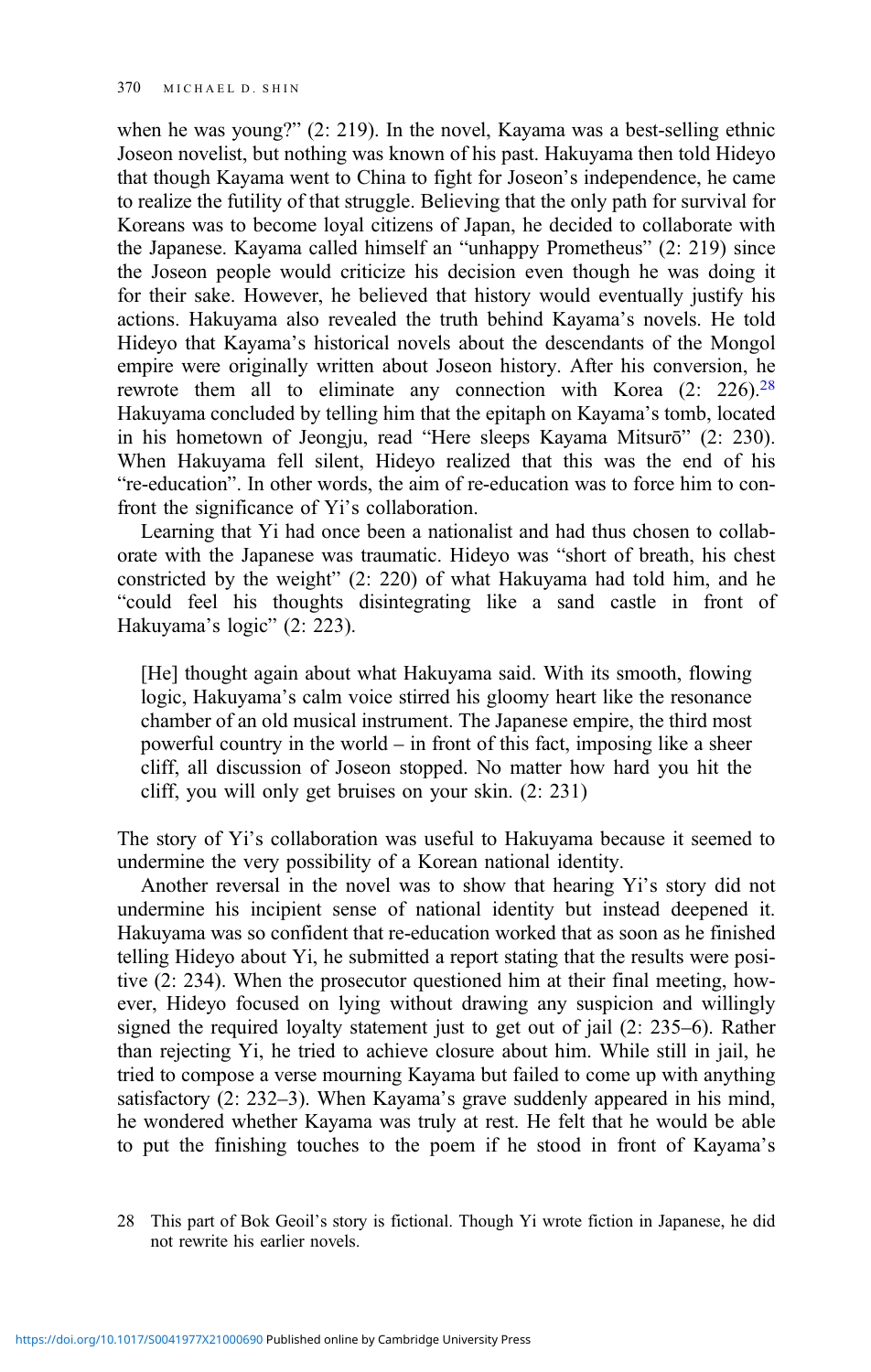grave, deciding to visit it after he got out of jail (2: 233). Ironically, the trauma of Yi's collaboration became part of his connection to his national identity.

Rather than bringing about his conversion, re-education continued Hideyo's reverse transformation into a nationalist, first turning him into a colonial subject marked by ethnic difference. Though re-education was meant to replace a trial and restore his status as a citizen, Hideyo was still "branded a thought criminal". He was worried that "all people would avoid him, thinking that he was a patient or carrier who could infect them" (2: 238). His company asked him to quit his job, not wanting to draw attention by employing someone watched by the authorities. His family life was also affected as he learned that his wife had slept with an officer in the military police in order to facilitate his release. When the police officer later raped his teenage daughter, Hideyo killed him (2: 310). Suffering discrimination and the violence of colonial rule in a much more direct manner than he had previously made Hideyo realize the gap between the ideology of assimilation and the reality of his colonial status further awakened his nationalist sentiments.

Some scholars have interpreted the ending of Bok's novel as the successful rediscovery of a Korean identity.<sup>29</sup> After the murder, he realized that he could recover his identity only by leaving the country, saying to himself, "Let's go and become a Korean. Kinoshida Hideyo will escape this land and will become Bak Yeongse [his Korean name] in a free land" (2: 313). He resolved to go into exile and join the independence movement in Shanghai, feeling sad that people would assume that he was fleeing because of his crime (2: 326). As he left, he emphasized again the paradoxical situation of Korean identity, saying, "I am an exile searching for a land where I can be myself" (2: 328). Hideyo's transformation showed that it was possible to become a nationalist after having been assimilated into a Japanese identity, opening up the possibility of achieving closure on Yi Gwangsu's collaboration. The ending of the novel, however, was somewhat ambiguous. Hideyo did not visit Yi's grave as he had once resolved to do; in fact, there was no mention of Yi in the last sections of the novel. It was unclear whether the spectre of Yi Gwangsu had at last been put to rest.

# Conclusion

This article has examined the repeated appearance of Yi Gwangsu in works of postcolonial fiction as a symptom of collective trauma. The fact that Yi was the only writer from the colonial period who could credibly be portrayed as a threat to national identity demonstrated how traumatic his collaboration was. These stories were more than repetitions of the original traumatic event; in fact, only Seonu Hwi's short story revisited it. The fiction can be better understood as efforts to create new narratives that resolved Yi's disruptive impact on Korean national identity.

In the fiction that depicted Yi, what often appeared to be departures from realism were depictions of characteristics of trauma. First, the repetitive nature of

<sup>29</sup> For instance, Gwon Myeonga notes that Hideyo "becomes reborn as Bak Yeongse" (Gwon [2002](#page-19-0): 38).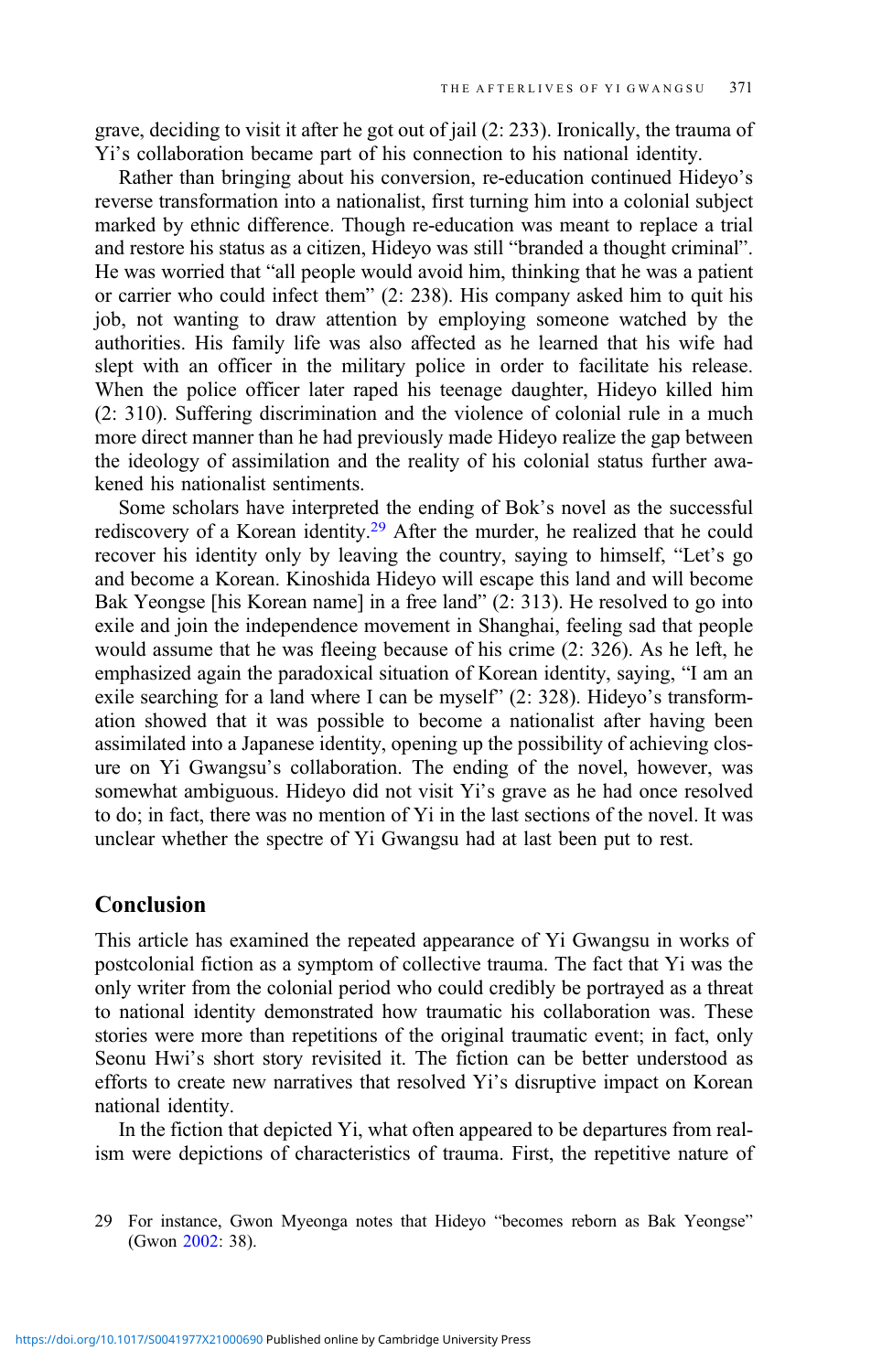trauma was perhaps clearest in Choe's two novels. He embedded repetition into the very structure of the novel A Grey Man; both novels featured some of the same aspects of Yi, particularly Yi's novel Soil. Second, Seonu Hwi's short story "Implication" depicted the belated experience of trauma. Symptoms did not manifest in the character Seo Nang until the day the traumatic event – Japanese colonial rule over Korea – ended. The protagonist of the story did not gain an understanding of the trauma until two decades after the end of the Japanese occupation. Third, all of the fiction contained examples of the transmission of trauma. A Grey Man showed that college-aged students in the late 1950s who had been small children at the time of Yi's collaboration were still dealing with its effects. In both Seonu Hwi's story and Bok Geoil's novel, characters who had not experienced the original trauma became traumatized. Though the telling of stories seemed to be sufficient to transmit trauma, Seonu Hwi's story hinted at the political factors behind it.

Fourth, all of the fiction depicted trauma as a narrative rupture. Like other trauma fiction, these novels and short stories employed a variety of narrative techniques to depict the experience of trauma. They show that postcolonial writers made use of both "postmodern" techniques as in Bok Geoil's novel and of non-Western texts as in Choe Inhun's Journey to the West. The fiction contained dual narratives on Yi that were incompatible with each other. A Grey Man, by introducing the two protagonists in the first chapter, created the expectation that the novel would focus on them; instead, it kept their narratives separate until the end. In the scene where Yi appeared, Journey to the West blended real and literary worlds in a way that abruptly interrupted the story. "Implication" presented two different narratives that shifted the story and appeared to leave Yi behind. The turning point of Bok Geoil's novel was when Yi's secret past as a collaborator was revealed.

The three South Korean writers employed different approaches to reconciling collaboration with nationalism and healing the narrative rupture. In Journey to the West, Choe Inhun depicted a penitent Yi, who expressed regret for his collaboration. Seonu Hwi's short story attempted a defence of Yi by showing how those who remained silent benefitted from his collaboration. Bok Geoil's alternate history reversed the usual narrative of collaboration, showing that a Japanized Korean could become a nationalist again. In contrast to Choe and Seonu, Bok did not portray Yi's collaboration as a lasting threat to Korean national identity. The works of these writers that featured Yi bookended the military dictatorships of Park Chung-hee (1917–1979) and Chun Doo-hwan (b. 1931). Choe and Seonu's works were published in the 1960s and early 1970s during the first stage of Park's industrialization when the government attempted to conceal the collaboration of writers such as Yi and to use them for its mobilization efforts. Bok's novel appeared in the final year of military dictatorship as the developmental model established by Park became outdated and lost the support of the people. Though there were only a few fictional works where Yi appeared, the shift in their portrayal of his collaboration suggested that South Korean society was undergoing a transition in its views on the colonial past, moving closer to achieving a longdelayed closure.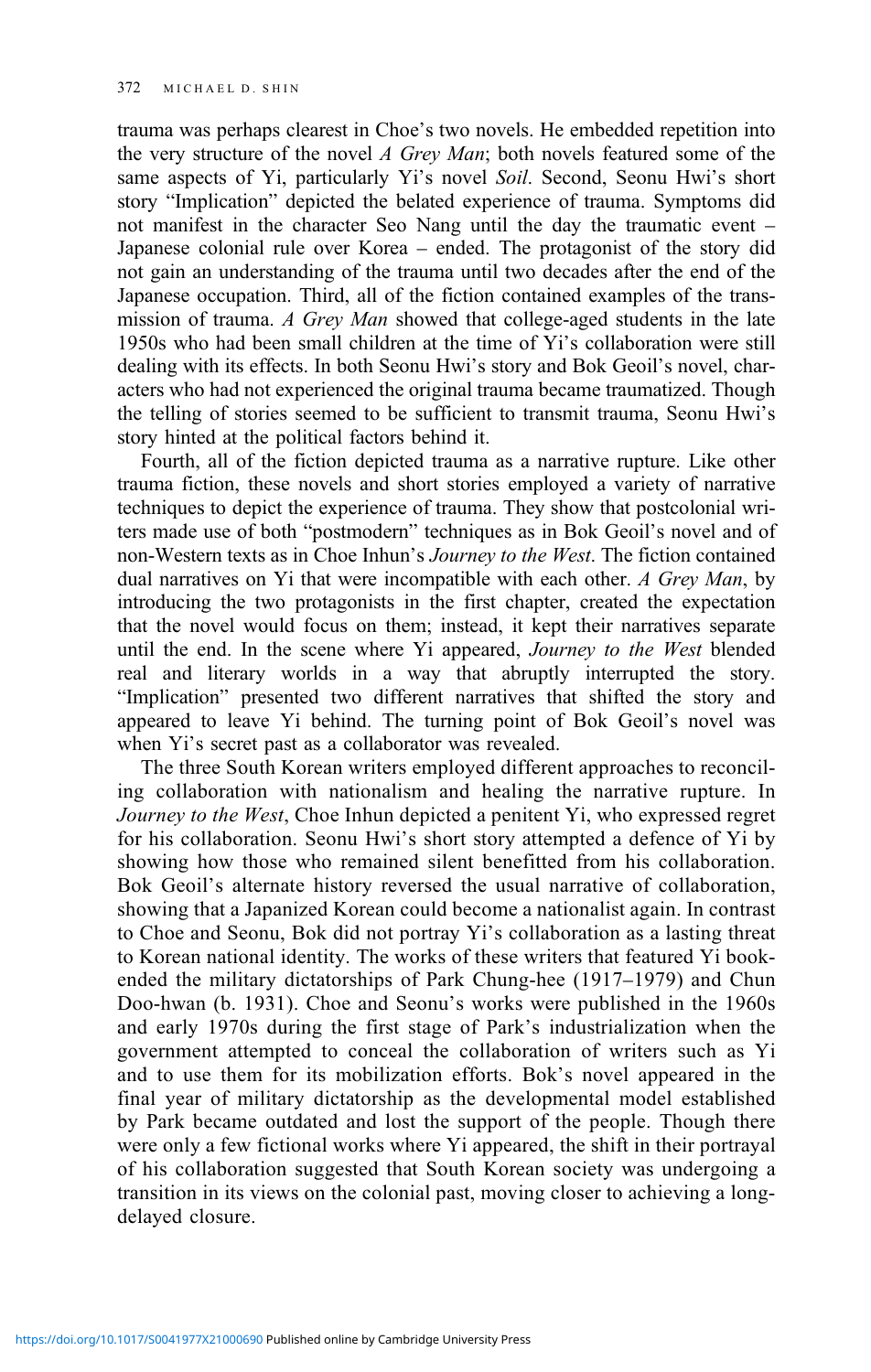## <span id="page-18-0"></span>References

- Bok Geoil. (1987) 1998. Bimyeong eul chajaseo: Gyeongseong, Shouwa 62nyeon (Searching for the Epitaph: Keijō, Shōwa 62), third edition. Seoul: Munhak gwa jiseongsa.
- Bok Geoil. 2008. "Chulleongdaeneun hwanyul jabeul su ittneun han gaji bangbeop" (A method to get a hold of the fluctuating exchange rate). Joseon ilbo, 17 September.
- Caruth, Cathy. 1996. Unclaimed Experience: Trauma, Narrative, and History. Baltimore and London: The Johns Hopkins University Press.
- Chin-Ilpa inmyeong sajeon pyeonchan wiwonhoe. 2004. Ilje hyeopnyeok danche sajeon – gungnae jungang pyeon (Dictionary of organizations coooperating with the Japanese empire). Seoul: Minjok munje yeonguso.
- Choe Inhun. 2010. Gil e gwanhan myeongsang (Meditations on the path). Vol. 13 of Choe Inhun jeonjip. Seoul: Munhak gwa jiseongsa.
- Choe Inhun. (1977) 2008. Hoesaegin (A Grey Man), third edition. Vol. 2 of Choe Inhun jeonjip. Seoul: Munhak gwa jiseongsa.
- Choe Inhun. (1977) 2013. Seoyugi (Journey to the West), third edition. Vol. 3 of Choe Inhun jeonjip. Seoul: Munhak gwa jiseongsa.
- Choi In-hoon (Choe Inhun). 1988. A Grey Man. Translated by Chun Kyung-ja. Seoul: Si-sa-o-yong-o-sa.
- Craps, Stef and Gert Buelens. 2008. "Introduction: Postcolonial trauma novels", Studies in the Novel  $40/1-2$  (spring/summer),  $1-12$ .
- Cumings, Bruce. 1981. The Origins of the Korean War, vol. 1: Liberation and the Emergence of Separate Regimes, 1945–1947. Princeton: Princeton University Press.
- Donga ilbo. 1967. "Nae pilsaeng ui jageop yeogi e geolda" (I stake my lifetime's work on this), 21 January.
- Donga ilbo. 1971. "Choe Inhun jak Seoyugi" (Choe Inhun's Journey to the West), 25 August.
- Gim Chisu. 1971. "Edal ui soseol junggyeondeul hyeonsil anju ui joro gimi" (This month's novels: signs of premature old age's comfort with reality in veteran writers), Donga ilbo, 22 February.
- Gim Dongin. 1988a. "Chunwon ui Na" (Me by Yi Gwangsu), in Gim Dongin jeonjip, vol. 16. Seoul: Joseon ilbosa.
- Gim Dongin. 1988b. "Chunwon yeongu" (Research on Yi Gwangsu). In Gim Dongin jeonjip, vol 16. Seoul: Joseon ilbosa.
- Gim Hyeon. 1977. Yi Gwangsu munhak ui jeonbanjeok geomto (A general examination of Yi Gwangsu's literature), in Yi Gwangsu, edited by Gim Hyeon. Seoul: Munhak gwa jiseongsa.
- Gim Hyeonsuk. 1994. "'Bimyeong eul chajaseo: Gyeongseong, Shouwa 62nyeon' ui uimi" (The meaning of Searching for the Epitaph: Keijō, Shōwa 62). Hyeondae soseol yeongu, no. 1, December.
- Gim Jingi. 2006. "Jeongchijeok jayu ui han yangsang Choe Inhun ui 1960nyeondae soseol eul jungsim euro" (An aspect of political liberty – focusing on Choe Inhun's novels from the 1960s), Sangheo hakbo 17, June.
- Gim Yeongmin. 1994. "Nam-BukHan eseo ui Yi Gwangsu munhak yeongusa jeongni wa geomto" (An overview and examination of the history of research on Yi Gwangsu's literature in North and South Korea), in Chunwon Yi Gwangsu munhak yeongu, Yeonse daehakgyo gukhak yeonguwon, ed. Seoul: Gukhak jaryowon.
- Gim Yunsik. 1992. "Goauisik ui chogeuk gwa jwajeol" (The overcoming and breakdown of orphan consciousness). Munhak sasang no. 232, February.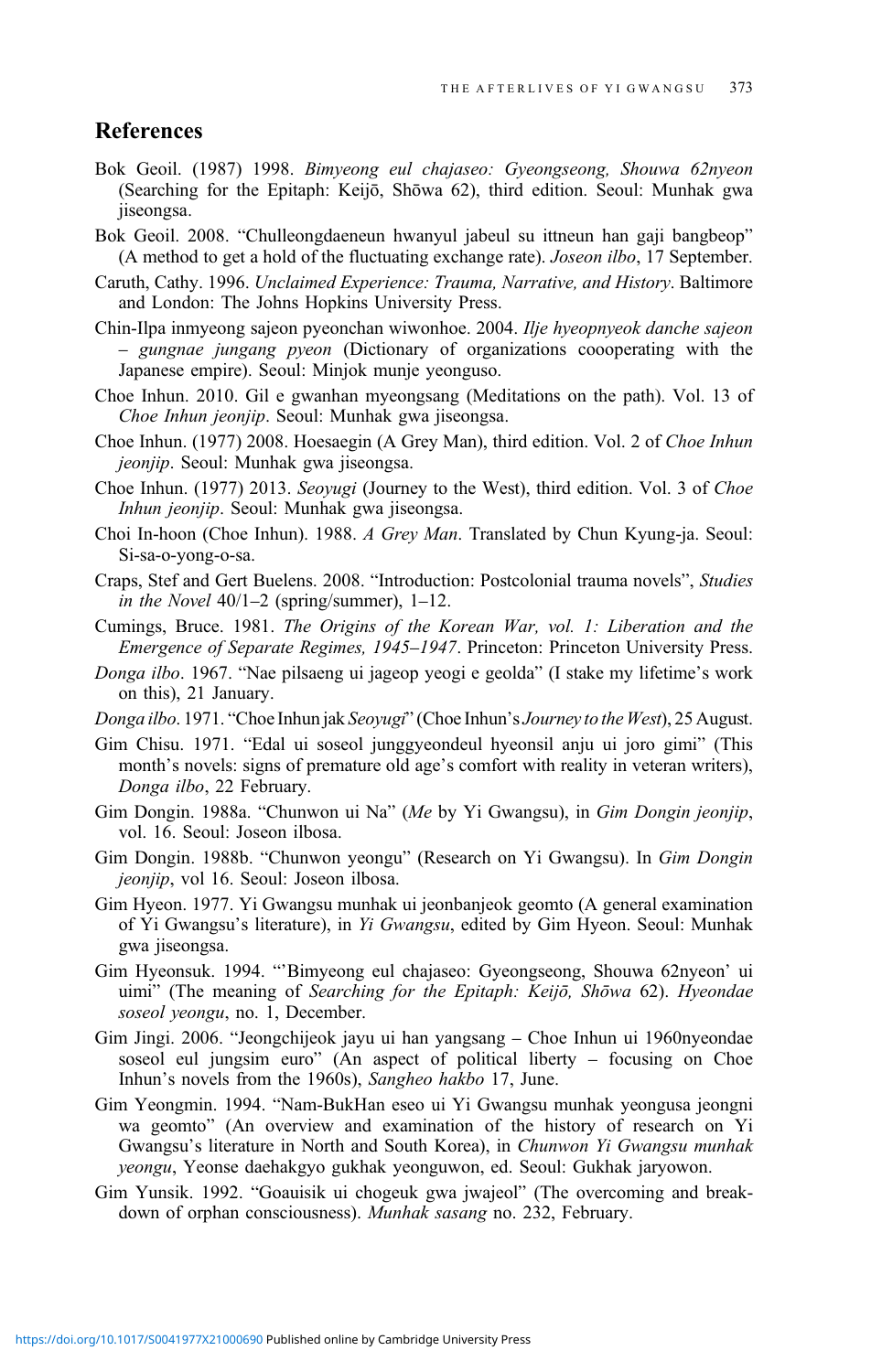- <span id="page-19-0"></span>Gim Yunsik. 1999. Yi Gwangsu wa geu ui sidae (Yi Gwangsu and his age), Vol. 1, rev. ed. Seoul: Sol.
- Gim Yunsik and Gim Hyeon. (1973) 1996. Hanguk munhaksa (The history of Korean literature), rev. ed. Seoul: Mineumsa.
- Gong Imsun. 2016. "Yi Gwangsu boggwon gwa munhaksa gisul ui gwalleon yangsang" (The relation between the revival of Yi Gwangsu and the depiction of literary history), Chunwon yeongu hakbo 9, December.
- Gwon Bodeurae. 2013. "Jeogaebal ui mello, jeogaebal ui sunggo Yi Gwangsu, Heuk gwa Sarang ui 1960nyeondae" (Melodrama and the sublime of underdevelopment – Yi Gwangsu's Soil and Love in the 1960s), Sangheo hakbo 37, February.
- Gwon Myeonga. 2002. "Guksa sidae ui minjok iyagi Bok Geoil, Bimyeong eul chajaseo" (The story of the nation in the age of national history – Bok Geoil's Searching for the Epitaph), Silcheon munhak, November.
- Gyeonghyang sinmun. 1949. "Je i cha Na ui gobaek Yi Gwangsu ibeoneun jinsil hoecham?" (The second My Confessions – will Yi Gwangsu truly [show] contrition this time?) Gyeonghyang sinmun, 11 February.
- Gyeonghyang sinmun. 1971. "Jugeum ui sojae edal ui soseol habpyeong" (The subject of death: roundtable on this month's fiction), 26 February.
- Gyeonghyang sinmun. 1987a. "Soseol 'Bimyeong eul chajaseo' chulpan 10il mane maejin" (The novel Searching for the Epitaph sells out in 10 days), April.
- Gyeonghyang sinmun. 1987b. "Beseuteuselleu jakga reul chajaseo 'Bimyeong eul chajaseo' ui Bok Geoil ssi" (Searching for a bestselling writer: Bok Geoil, [the author] of Searching for the Epitaph), 19 November.
- Gyeonghyang sinmun. 1992. "'Soseol eun haeche doeneunga' nonjaeng gyeokhwa" (The intensification of the debate on "is the novel being deconstructed"), 29 June.
- Gyeonghyang sinmun. 1996a. "100swaedolpa soseol 'Gwangjang' 'Nanjang i...' jakga Choe Inhun-Jo Sehui inteobyu" (The novels Gwangjang and The Dwarf... exceeds 100 printings: interview with the writers Choe Inhun and Jo Sehui), 4 June.
- Gyeonghyang sinmun. 1996b. "Choe Inhun hyujeon hu je 3 guk seontaek porodeul bogo gusang" (Choe Inhun conceived [of the novel] after seeing prisoners of war choose a third country after the armistice), 4 June.
- Han Gi. (1987) 1998. "Singminjijeok sanghwang eseo ui jeongsin ui moheom", in Bok Geoil, Bimyeong eul chajaseo: Gyeongseong, Shouwa 62nyeon, vol. 2. Seoul: Munhak gwa jiseongsa.
- Hellekson, Karen. 2001. The Alternate History: Refiguring Historical Time. Kent, OH: The Kent State University Press.
- Hughes, Theodore. 2012. Literature and Film in Cold War South Korea: Freedom's Frontier. New York: Columbia University Press.
- Jang Sugyeong. 2017. "Bak Jeonghui dongsang daesin hyeonsumak ... 'chinilpa' 'jongbuk balgaengi' chungdol" (Instead of a statue of Park Chung Hee, a banner ... conflicts over "collaborator" and "pro-North reds"), Hangyeore, 13 November.
- Jeon Soyeong. 2016. "Jeonyu appropriation wa tujaenghaneun jeonyu ex-appropriation, Choe Inhun ui Chunwon" (Ex-appropriation struggling with appropriation, Choe Inhun's Yi Gwangsu), Hanguk hyeondae munhak yeongu no. 48, April.
- Jeong Unhyeon. 2002. "Inmul bipyeong Bok Geoil bipan" (Critiquing a person criticism of Bok Geoil), Sahoe bipyeong, no. 33, September.
- Kim, Jeong-Chul. 2016. "On forgiveness and reconciliation: Korean 'collaborators' of Japanese colonialism", in Mikyoung Kim (ed.), Routledge Handbook of Memory and Reconciliation in East Asia. London and New York: Routledge.